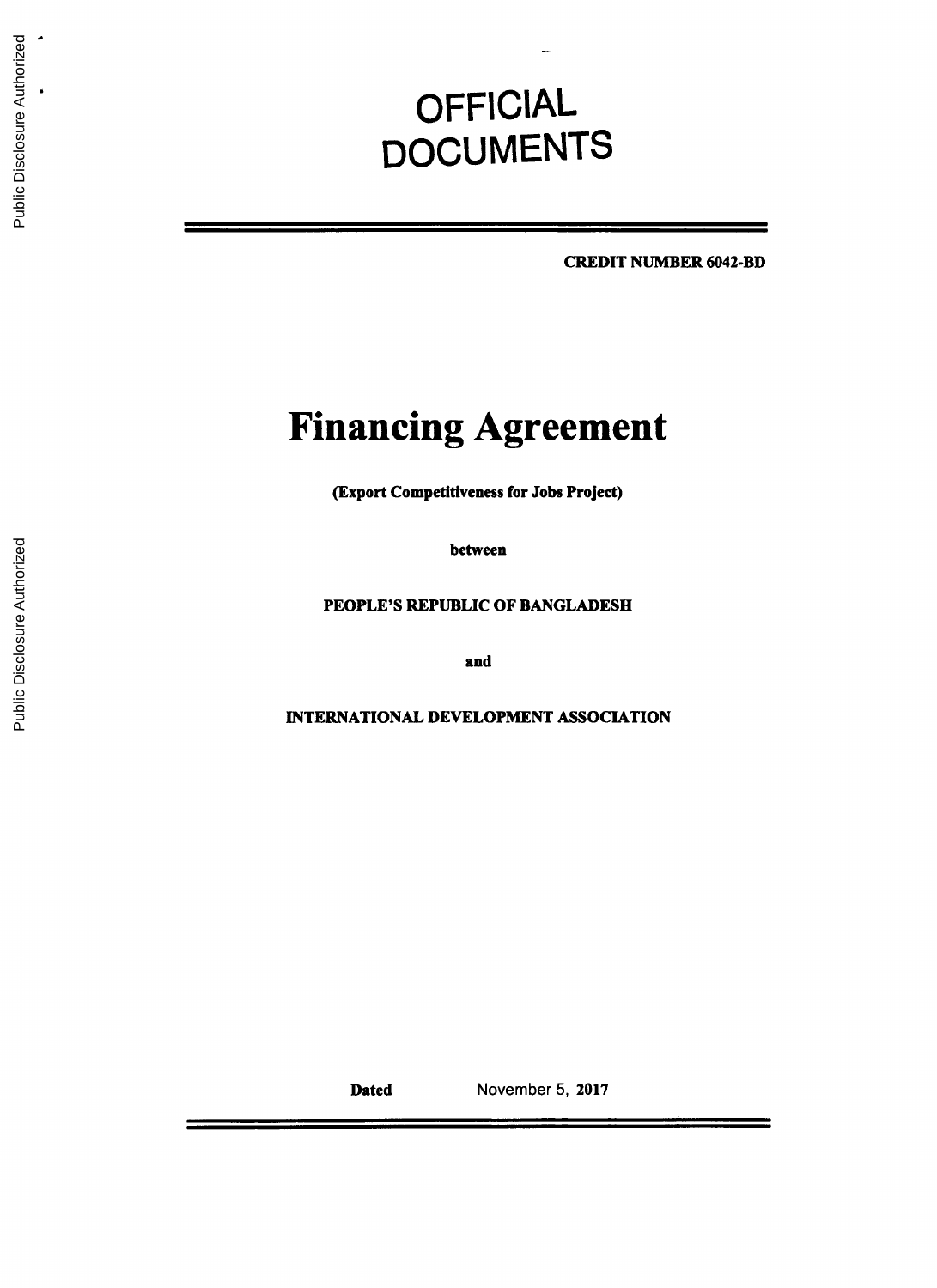#### **CREDIT NUMBER** 6042-BD

 $\ddot{\cdot}$ 

#### **FINANCING AGREEMENT**

**AGREEMENT** dated, November **5, 2017,** entered into between **PEOPLE'S** REPUBLIC OF **BANGLADESH** ("Recipient") and INTERNATIONAL **DEVELOPMENT ASSOCIATION** ("Association). The Recipient and the Association hereby agree as follows:

#### **ARTICLE I - GENERAL CONDITIONS; DEFINITIONS**

- **1.01.** The General Conditions (as defined in the Appendix to this Agreement) constitute an integral part of this Agreement.
- 1.02. Unless the context requires otherwise, the capitalized terms used in this Agreement have the meanings ascribed to them in the General Conditions or in the Appendix to this Agreement.

#### **ARTICLE II -- FINANCING**

- 2.01. The Association agrees to extend to the Recipient, on the terms and conditions set forth or referred to in this Agreement, a credit in the amount equivalent to seventy three million eight hundred thousand Special Drawing Rights (SDR **73,800,000)** (variously "Credit" and "Financing") to assist in financing the project described in Schedule 1 to this Agreement ("Project").
- 2.02. The Recipient may withdraw the proceeds of the Financing in accordance with Section IV of Schedule 2 to this Agreement
- **2.03.** The Maximum Commitment Charge Rate payable **by** the Recipient on the Unwithdrawn Financing Balance shall be one-half of one percent **(1/2** of **1%)** per annum.
- 2.04. The Service Charge payable **by** the Recipient on the Withdrawn Credit Balance shall be equal to three-fourths of one percent (3/4 of **1%)** per annum.
- **2.05.** The Payment Dates are March **I"** and September **I'** in each year.
- **2.06.** The principal amount of the Credit shall be repaid in accordance with the repayment schedule set forth in Schedule **3** to this Agreement.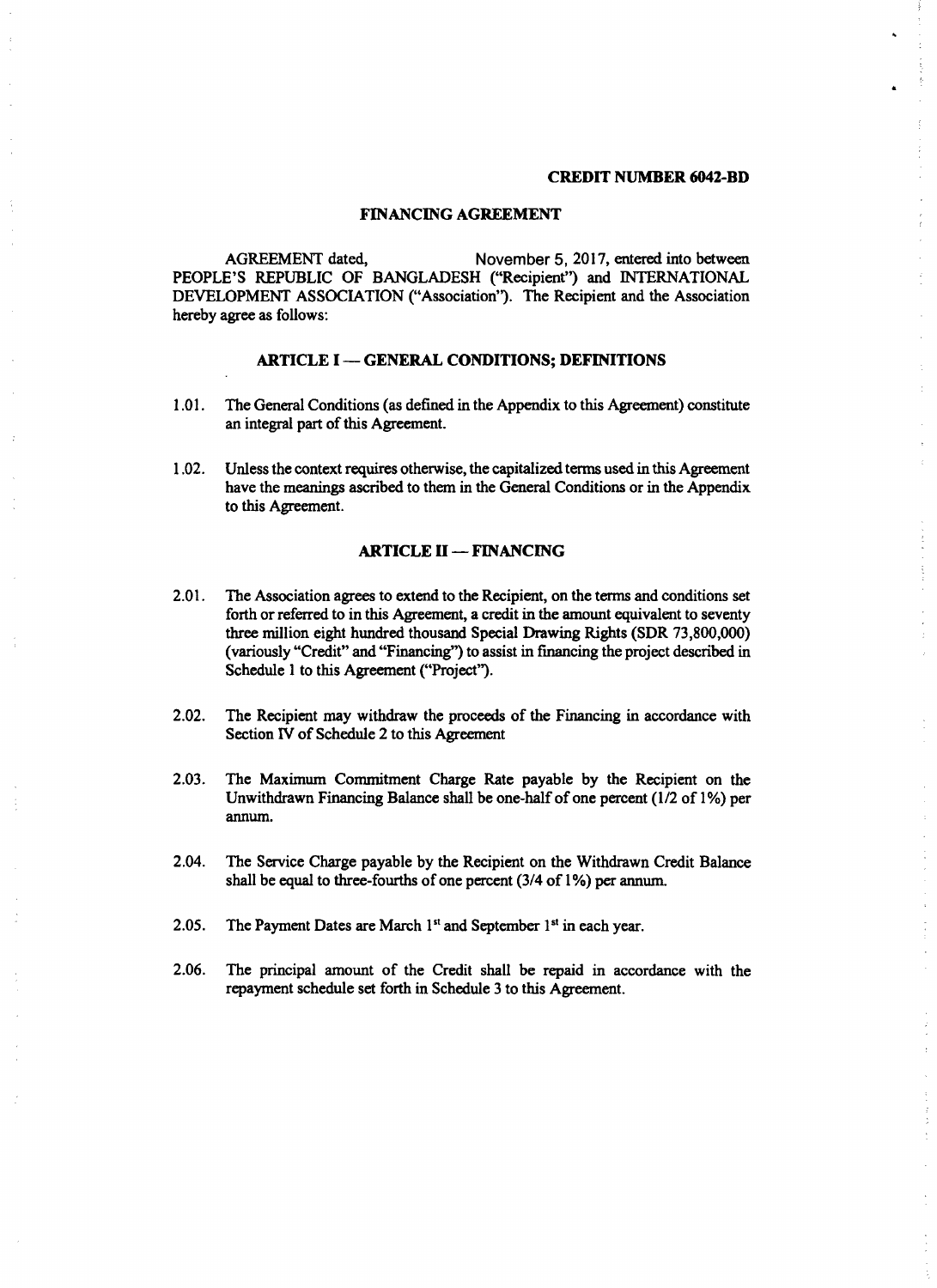**2.07.** The Payment Currency is Dollar.

# **ARTICLE** III **- PROJECT**

- **3.01.** The Recipient declares its commitment to the objective of the Project. To this end, the Recipient through the Ministry of Commerce shall carry out the Project; all in accordance with the provisions of Article IV of the General Conditions.
- **3.02.** Without limitation upon the provisions of Section **3.01** of this Agreement, and except as the Recipient and the Association shall otherwise agree, the Recipient shall ensure that the Project is carried out in accordance with the provisions of Schedule 2 to this Agreement.

## **ARTICLE IV - EFFECTIVENESS;** TERMINATION

- 4.01. The Effectiveness Deadline is the date ninety **(90)** days after the date of this Agreement.
- 4.02 For purposes of Section **8.05(b)** of the General Conditions, the date on which the obligations of the Recipient under this Agreement (other than those providing for payment obligations) shall terminate is twenty (20) years after the date of this Agreement.

#### **ARTICLE** V **- REPRESENTATIVE; ADDRESSES**

- *5.01.* The Recipient's Representative is the Senior Secretary/Secretary, or any Additional Secretary, or Joint Secretary/Joint Chief, Deputy Secretary/Deputy Chief, Senior Assistant Secretary/Senior Assistant Chief, Assistant Secretary/ Assistant Chief of the Economic Relations Division of the Ministry of Finance.
- **5.02.** The Recipient's Address is:

Economic Relations Division Ministry of Finance Sher-e-Bangla Nagar Dhaka **1207** Bangladesh Facsimile: **+88029180788/+88029180671**

*5.03.* The Association's Address is:

International Development Association **1818** H Street, N.W.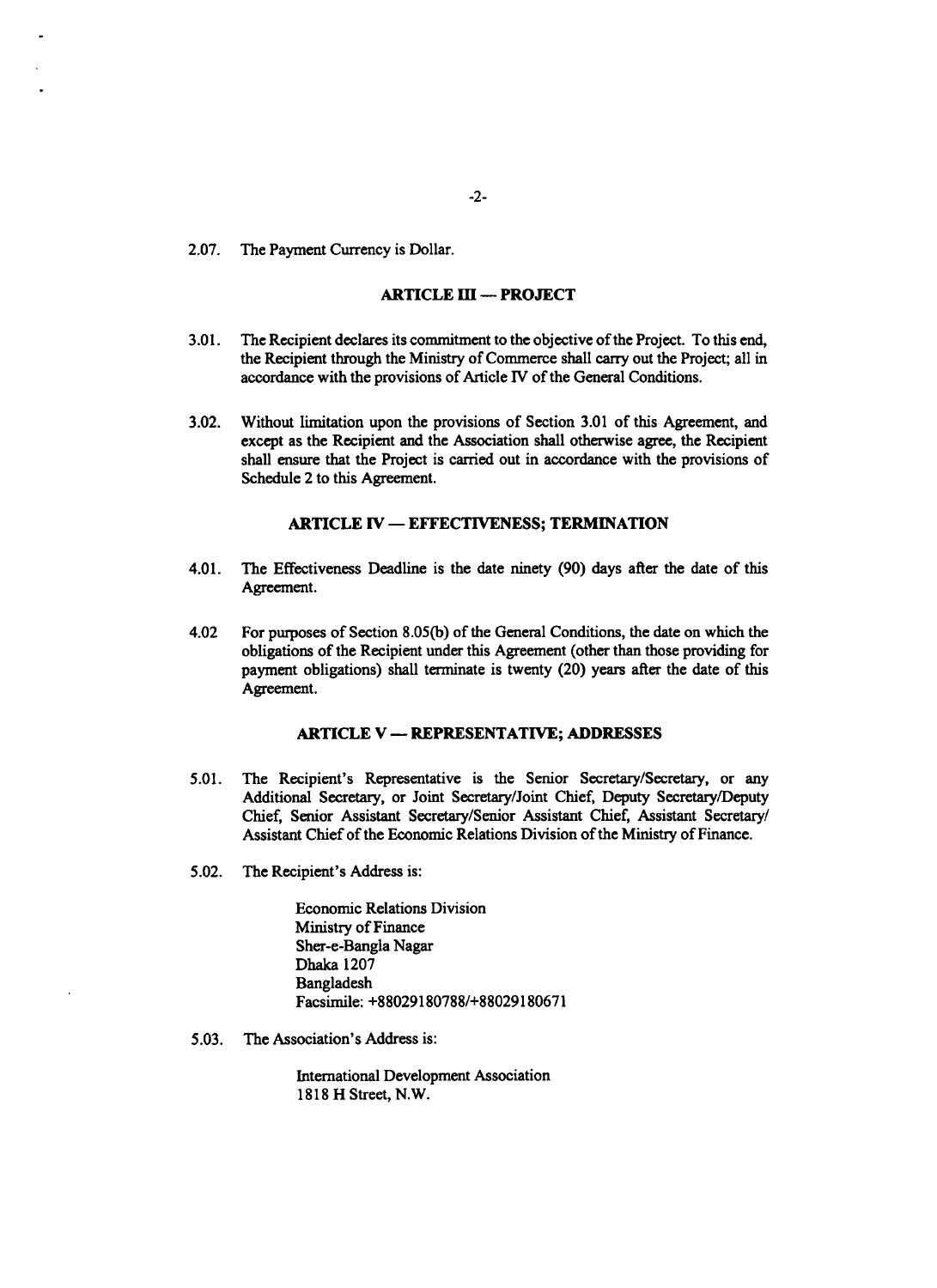Washington, **D.C.** 20433 United States of America

Cable: Telex: Facsimile: **INDEVAS** 248423 **(MCI) 1-202-477-6391** Washington, **D.C.**

AGREED at Dhaka, People's Republic of Bangladesh, as of the day and year first above written.

## **PEOPLE'S** REPUBLIC OF **BANGLADESH**

By

Authorized Representative

Ă

 $\mathbf{i}$ 

Name: <u>Kazi Shof gul Azar</u>

 $Title:$   $Sercetary$ 

# **INTERNATIONAL DEVELOPMENT ASSOCIATION**

**By**

Authorized Representative

Name: Qimiao Fan

Title: Country Director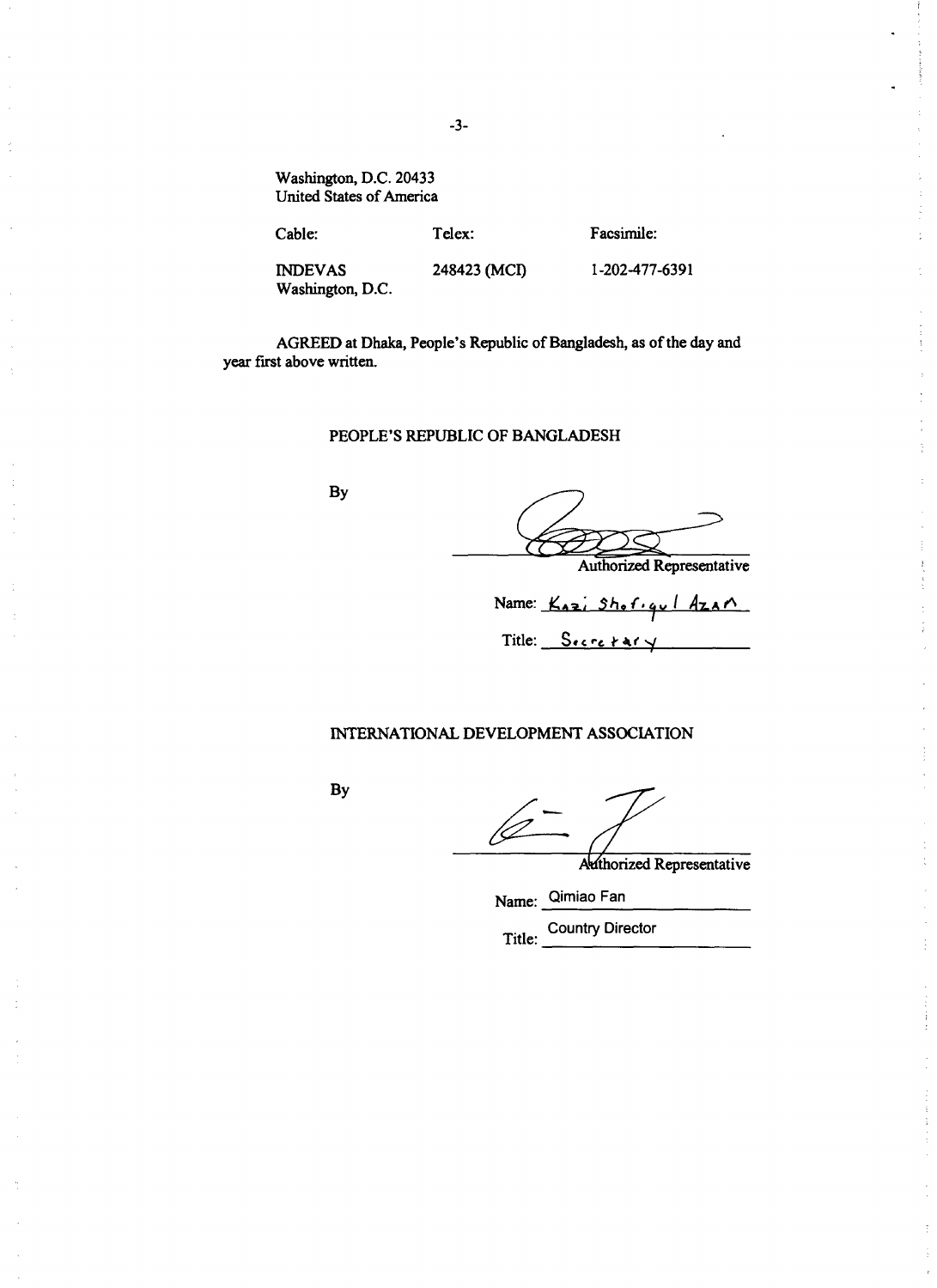## **SCHEDULE 1**

#### **Project Description**

**The** objective of the Project is to contribute to export diversification and more and better jobs in targeted sectors.

The Project consists of the following parts:

#### Part **1:** Market Access Support Program

(a) Sector-level environmental, social and quality **("ESQ")** awareness and readiness. Building knowledge and capacity of firms in each targeted sector to maintain **ESQ** standards, including: (i) carrying out of industry-wide awareness and capacity building activities on **ESQ** standards; and (ii) development and dissemination of **ESQ** reference material.

ं भी प

各类生

- **(b)** Export readiness fund. (i) establishment of the Export Readiness Fund ("ERF') and (ii) provision of Matching Grants to Selected Firms through the ERF to identify and address **ESQ** compliance gaps and upgrade products and production processes as required **by** large buyers and laws and/or regulations of major export markets.
- (c) Market development and **ESQ** branding. Provision of support to exporters to help overcome market access constraints linked to **ESQ** compliance, including: (i) carrying out of market intelligence activities; and (ii) carrying out of market development and branding activities.

#### **Part 2: Productivity Enhancement Program**

Establishment of four (4) technology centers in proximity to existing production clusters of micro, small and medium-sized enterprises, including provision of training and operational support during early stages of the technology centers.

#### **Part 3: Public** Investment Facility for **Infrastructure** Constraints

Establishment of the Public Investment Facility For Infrastructure Constraints ("PIFIC") to address infrastructure constraints negatively affecting the development of leather, footwear, plastics and electrical/electronic industrial clusters.

## **Part 4:** Project **Implementation, Monitoring and Evaluation**

Carrying out of Project management activities (including technical, safeguards, monitoring and evaluation, and impact activities) and provision of capacity building activities on Project implementation matters, including: (a) setting up of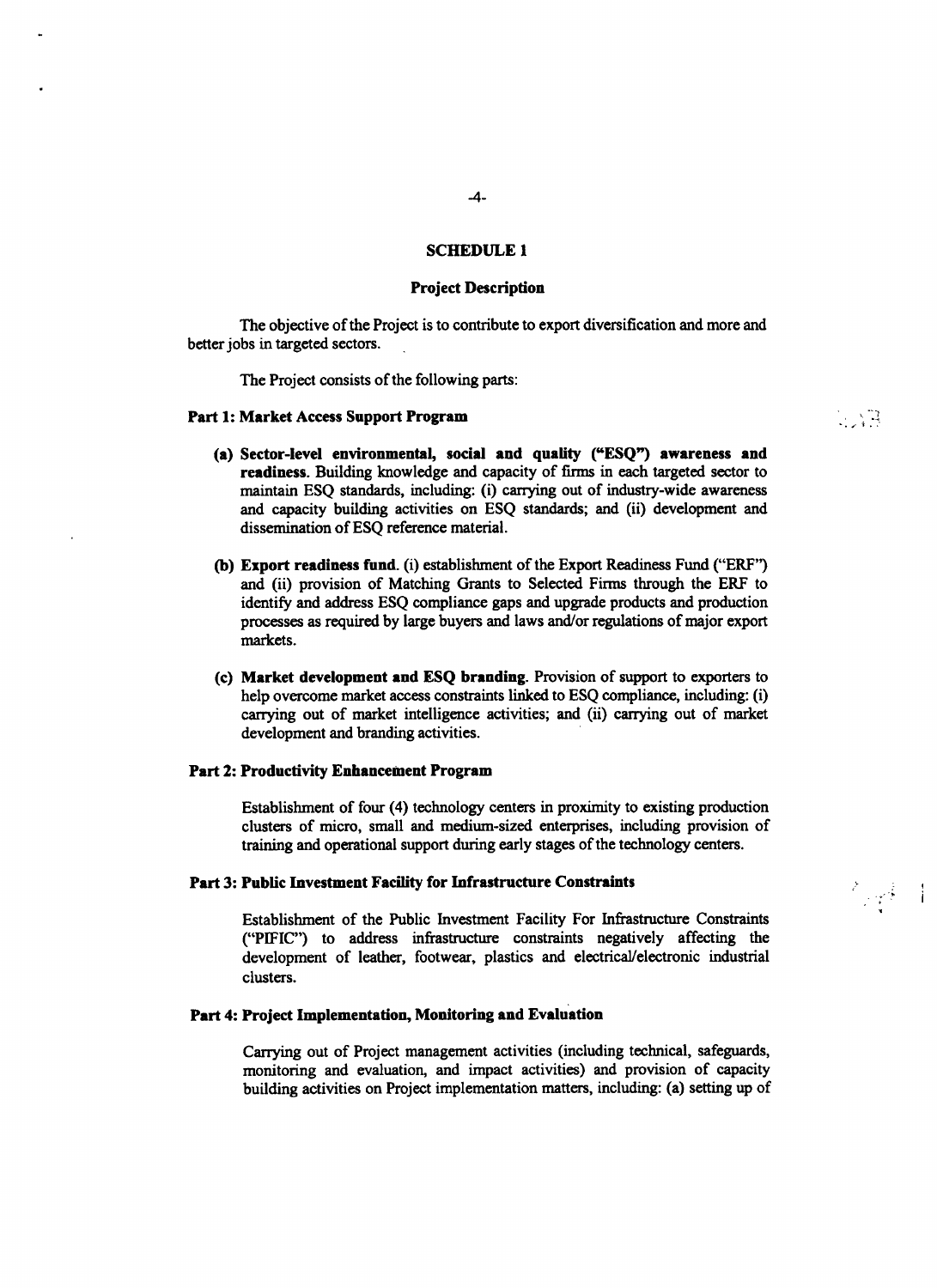an automated financial management system and easily accessible grievance mechanism; and **(b)** carrying out of baselines and user satisfaction surveys.

 $\frac{1}{2}$ 

 $\label{eq:2.1} \frac{1}{\sqrt{2}}\int_{-\pi}^{\pi} \frac{1}{\sqrt{2}}\left(\frac{1}{\sqrt{2}}\right)^2\frac{1}{\sqrt{2}}\left(\frac{1}{\sqrt{2}}\right)^2\frac{1}{\sqrt{2}}\frac{1}{\sqrt{2}}\frac{1}{\sqrt{2}}\frac{1}{\sqrt{2}}\frac{1}{\sqrt{2}}\frac{1}{\sqrt{2}}\frac{1}{\sqrt{2}}\frac{1}{\sqrt{2}}\frac{1}{\sqrt{2}}\frac{1}{\sqrt{2}}\frac{1}{\sqrt{2}}\frac{1}{\sqrt{2}}\frac{1}{\sqrt{2}}\frac{1}{\sqrt{2$ 

 $\overline{\phantom{a}}$ 

 $\frac{1}{2}$ 

 $\frac{1}{2}$ 

 $\frac{1}{2}$ 

 $\begin{array}{c} \frac{1}{2} \\ \frac{1}{2} \end{array}$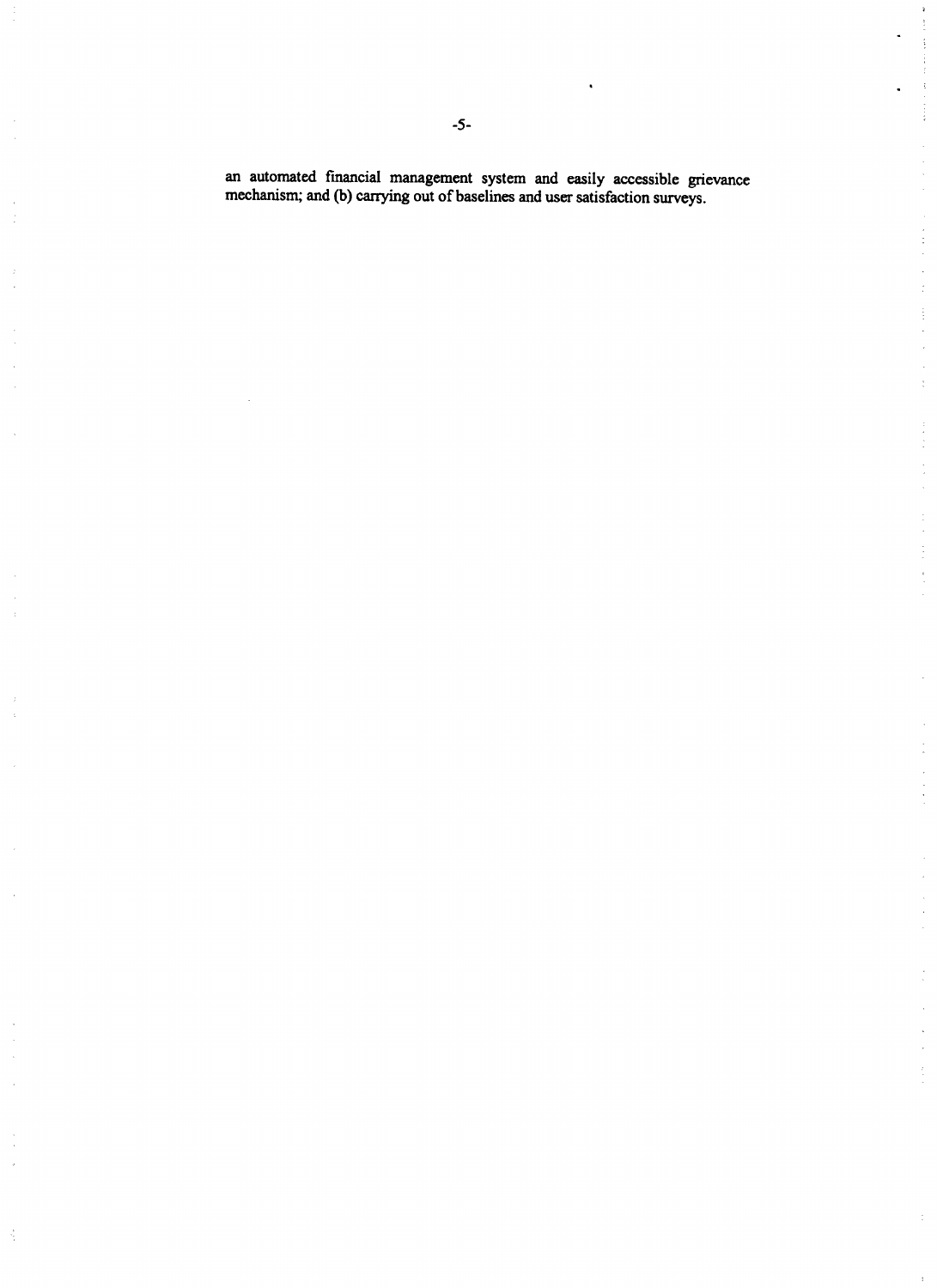## **SCHEDULE** 2

#### **Project Execution**

#### **Section I. 1 Implementation Arrangements**

#### **A. Institutional Arrangements**

#### 1. Project Steering Committee

**By** no later than one **(1)** month after the Effective Date, the Recipient shall establish and thereafter maintain, throughout the period of Project implementation, the Project Steering Committee **("PSC")** with a mandate, composition and resources satisfactory to the Association. Without limitation on the foregoing, the **PSC** shall: (a) be chaired **by** the Secretary of **MOC** and comprise representatives from relevant ministries and associations; and **(b)** meet as frequently as necessary to: (i) provide strategic and policy direction on all Project activities; (ii) facilitate the coordination of Project activities; and (iii) address any obstacle during Project implementation.

## 2. Project Implementing Unit

**By** no later than one **(1)** month after the Effective Date, the Recipient shall establish and thereafter maintain, throughout the period of Project implementation, a Project Implementation Unit ("Pll") within **MOC,** with functions and resources satisfactory to the Association, and with staff in adequate numbers and with qualifications, experience and terms of reference satisfactory to the Association. Without limitation on the foregoing, the **PIU** shall: (a) be headed **by** one **(1)** Project director and three **(3)** full-time deputy Project directors; **(b)** be composed of leaders for each Part of the Project and technical experts and specialists in, *inter alia,* procurement, financial management, environment, social safeguards and monitoring and evaluation and reporting; and (c) be responsible for, *inter alia: (i)* carrying out the management, financial management, performance evaluations, safeguards, monitoring and reporting activities of the Project; (ii) supervising the ERF Manager; and (iii) reporting semiannually to the **PSC** on Project implementation matters.

#### **3.** Advisory Boards

**By** no later than four *(4)* months after the Effective Date, the Recipient shall establish and thereafter maintain, throughout the period of Project implementation, the following advisory boards, with a mandate, composition and resources satisfactory to the Association:

(a) the Grant Advisory Committee to be responsible for, *inter alia, (i)* approving on a non-objection basis, rejecting and/or requesting the review, of proposals recommended **by** the ERF Manager for providing Matching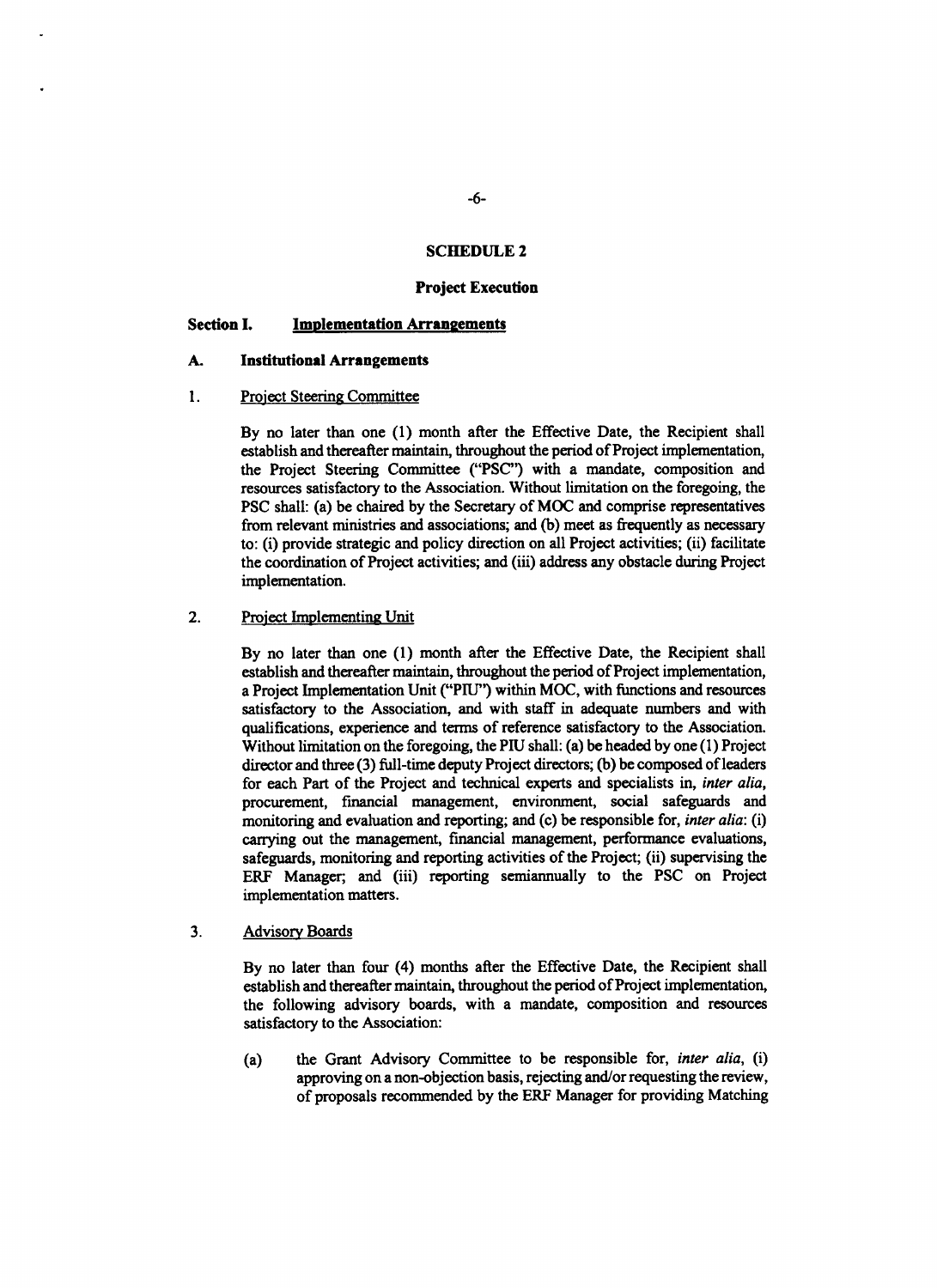Grants; *(ii)* advising on strategic matters associated with the provision of Matching Grants; (iii) ensuring the application of the Matching Grant Manual; and *(iv)* resolving any dispute associated with the provision of Matching Grants; and

**(b)** the Technology Center Advisory Board to be responsible for, *inter alia,* advising on strategic matters associated with the establishment of technology centers under Part 2 of the Project.

#### 4. Bid/Proposal Evaluation Committees for Internationally Advertised Contracts

Prior to the procurement of internationally advertised contracts for goods, works, IT systems, and consulting services through **firms** to be financed out of the proceeds of the Credit; the Recipient shall establish, and thereafter maintain throughout the period of Project implementation, a bid/proposal evaluation committee with composition and terms of reference acceptable to the Association. Such committee shall be composed **by** at least five *(5)* members including two (2) international/national technical experts, two (2) members of the **PIU** (including one **(1)** local procurement consultant), and one **(1)** member from **MOC.**

## B. **Project Implementation Manual, Matching Grant Manual for Part 1(b) of the Project and PIFIC Operating Guidelines for Part 3 of the Project**

- 1 **. By no later** than one **(1)** month after the Effective Date, the Recipient shall adopt, and thereafter maintain throughout the period of implementation of the Project, the Project Implementation Manual and the PIFIC Operating Guidelines.
- 2. The Recipient shall carry out the Project in accordance with the Project Implementation Manual. Without limiting the generality of the foregoing, the Recipient shall carry out Part **1(b)** of the Project in accordance with the Matching Grant Manual and Part **3** of the Project in accordance with the PIFIC Operating Guidelines. Except as the Association shall otherwise agree in writing, the Recipient shall not assign, amend, abrogate, or waive, or permit to be assigned, amended, abrogated, or waived, the Project Implementation Manual, the Matching Grant Manual, the PIFIC Operating Guidelines and/or any provision thereof. In the event of a conflict between the provisions of the Matching Grant Manual or the **PIFIC** Guidelines and those of this Agreement, the latter shall govern.

## **C. Export Readiness Fund** ("ERF") under **Part 1(b) of the Project**

- 1 **.** For purposes of Part **1(b)** of the Project, the Recipient shall:
	- (a) identify an ERF Manager acceptable to the Association and enter into, and thereafter maintain throughout the period of implementation of the ERF, a management agreement with the ERF Manager under terms and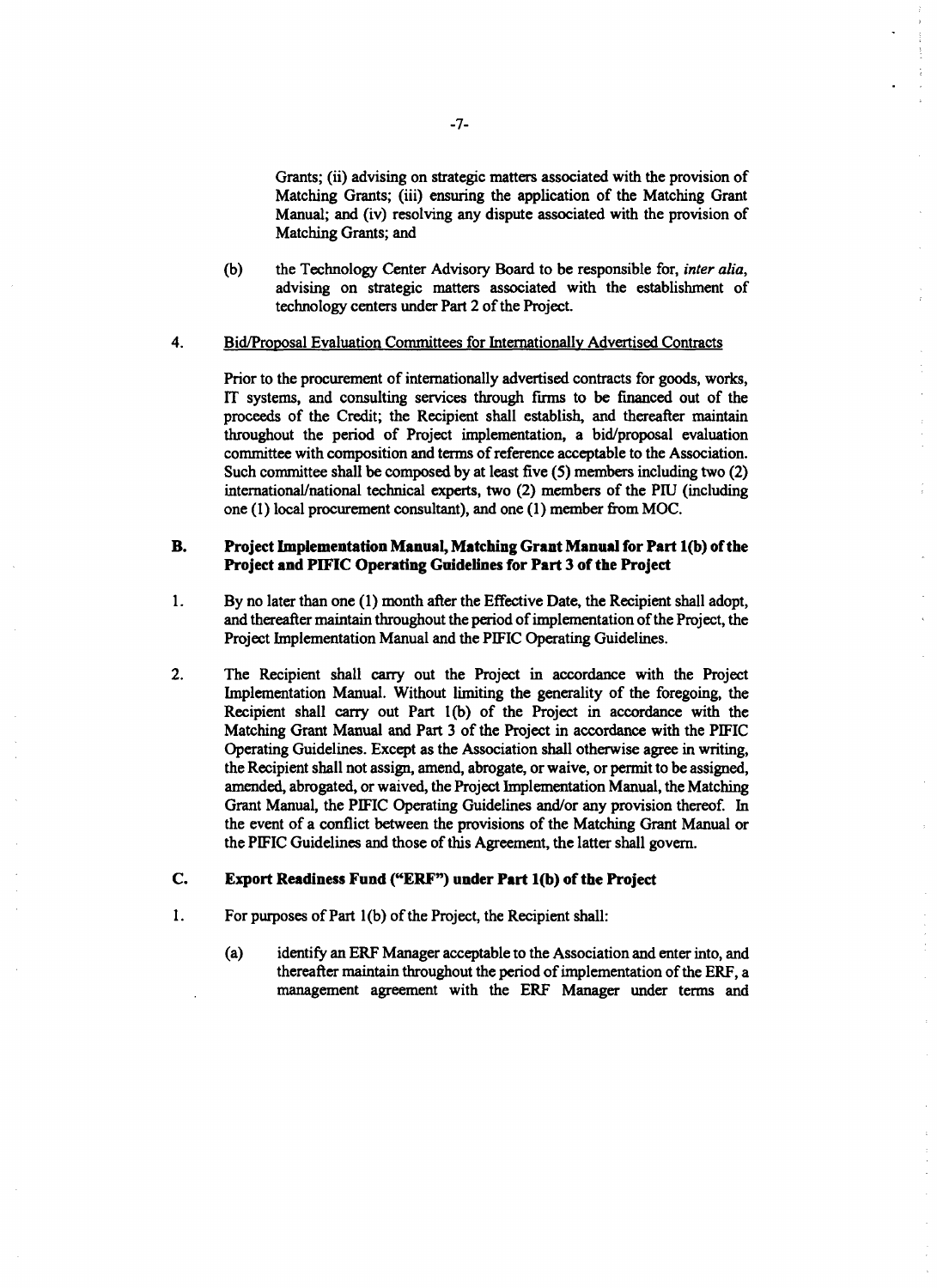conditions acceptable to the Association ("Management Agreement"), including, *inter alia:*

- (i) the obligation of the ERF Manager to: **(A)** operate the ERF in accordance with the provisions of the Matching Grant Manual and the Anti-Corruption Guidelines; (B) maintain a financial management system and prepare financial reports in a format acceptable to the Recipient and the Association, both in a manner adequate to reflect the operations, resources and expenditures related to the provision of Matching Grants; **(C)** have such financial reports audited **by** independent auditors acceptable to the Association, in accordance with consistently applied auditing standards acceptable to the Association, and furnish, within a timeframe acceptable to the Association, the statements as so audited to the Recipient and the Association; **(D)** enter into Matching Grant Agreements under the terms and conditions set out in paragraph 2 of this Section **C; (E)** submit claims for payments of the Matching Grants to the **PIU** along with supporting documentation of Eligible Expenditures; (F) transfer payments of Matching Grants to the Selected Firms for incurred expenditures promptly after receiving them the **PIU; (G)** enable the Association to inspect any relevant records and documents; (H) prepare and furnish to the Recipient and Association all such information as the Association shall reasonably request relating to the foregoing; and **(I)** exercise its rights under the Management Agreement in such manner as to protect the interests of the Recipient and the Association and to accomplish the purposes of the Credit; and
- (ii) the right of the Recipient to suspend or terminate the Management Agreement, or obtain a refund of all or any part of the amount of the Matching Grant then withdrawn, upon the ERF Manager's failure to perform any of its obligations under the Management Agreement; and
- **(b)** make proceeds of the Credit under Category (2)(a) and **(b)** of the table set forth in Section I.B.2 of this Schedule 2 available to Selected Firms on a grant matching basis ("Matching Grant"), and pursuant to the eligibility, selection criteria and arrangements set out in the Matching Grant Manual and pursuant to a duly executed Matching Grant Agreement.
- 2. Prior to making a Matching Grant, the Recipient shall cause the ERF Manager to enter into a grant agreement with each Selected Firm ("Matching Grant Agreement"), under terms and conditions acceptable to the Association, including, *inter alia:*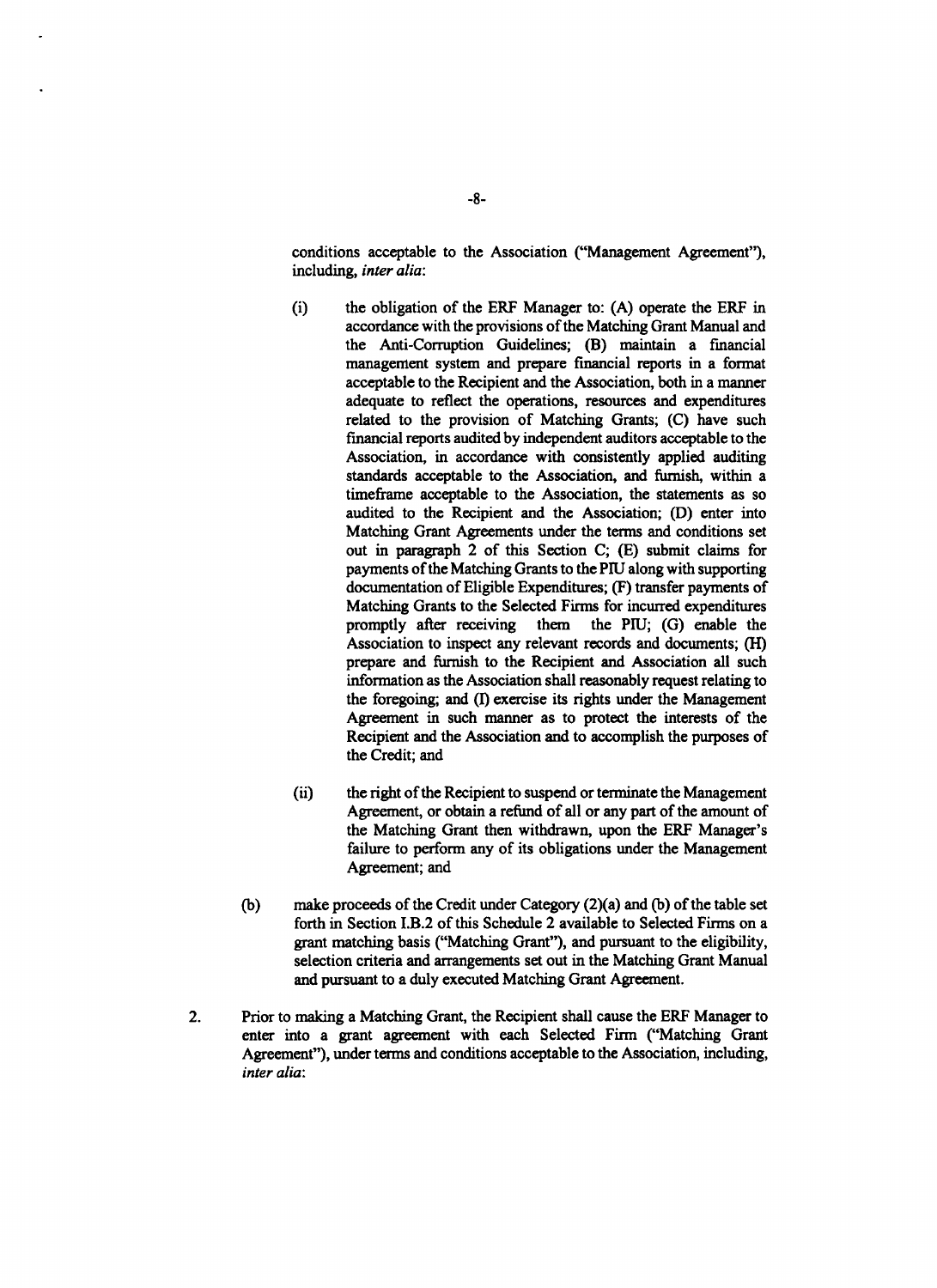- (a) (i) the obligation of the ERF Manager to provide the Matching Grant; and (ii) the right of the ERF Manager to suspend or terminate the right of the Selected Firm to use the proceeds of the Matching Grant, or obtain a refund of all or any part of the amount of the Matching Grant then withdrawn, upon the Selected Firm's failure to perform any of its obligations under the Matching Grant Agreement; and
- **(b)** the obligation of the Selected Firm to: **(A)** carry out its Sub-project with due diligence and efficiency and in accordance with sound technical, economic, fiduciary, managerial, environmental and social standards and practices satisfactory to the Association, including in accordance with the EMF, **SMF,** RPF, **SETVCDF** and any plans to be developed thereunder, if applicable, and the provisions of the Anti-Corruption Guidelines; (B) provide, promptly as needed, the resources required for its Sub-project; **(C) (1)** procure the goods, works and services to be financed out of the Credit in accordance with the provisions of this Agreement; and (2) complete the activities procured under its Sub-project **by** the Closing Date; **(D)** maintain policies and procedures adequate to enable the Selected Firm to monitor and evaluate, in accordance with indicators acceptable to the Association, the progress of its Sub-project and the achievement of its objectives; **(E) (1)** maintain a financial management system and prepare financial reports in a format acceptable to the Recipient and the Association, both in a manner adequate to reflect the operations, resources and expenditures related to its Sub-project; and (2) at the Association's or Recipient's request, have such financial reports audited **by** independent auditors acceptable to the Association, in accordance with consistently applied auditing standards acceptable to the Association, and promptly furnish the statements as so audited to the Recipient and the Association; (F) enable the Association to inspect the Sub-project, its operation and any relevant records and documents; and **(G)** prepare and furnish to the Association all such information as the Association shall reasonably request relating to the foregoing.
- **3.** The Recipient shall cause the ERF Manager to: (a) exercise its rights under each Matching Grant Agreement in such manner as to protect the interests of the Recipient and the Association and to accomplish the purposes of the Credit; and **(b)** except as the Association shall otherwise agree, not assign, amend, abrogate or waive any Matching Grant Agreement or any provision thereof.

# **D. Technology Centers under Part 2 of the Project**

**The** Recipient shall incur expenditures, out of the proceeds of the Financing, related to the construction of technology centers under Part **2 of the Project after** completing the feasibility studies required **by** the Project Implementation Manual and EMF, the **SMF,** the RPF, and **SETVCDF,** each in a manner satisfactory to the Association.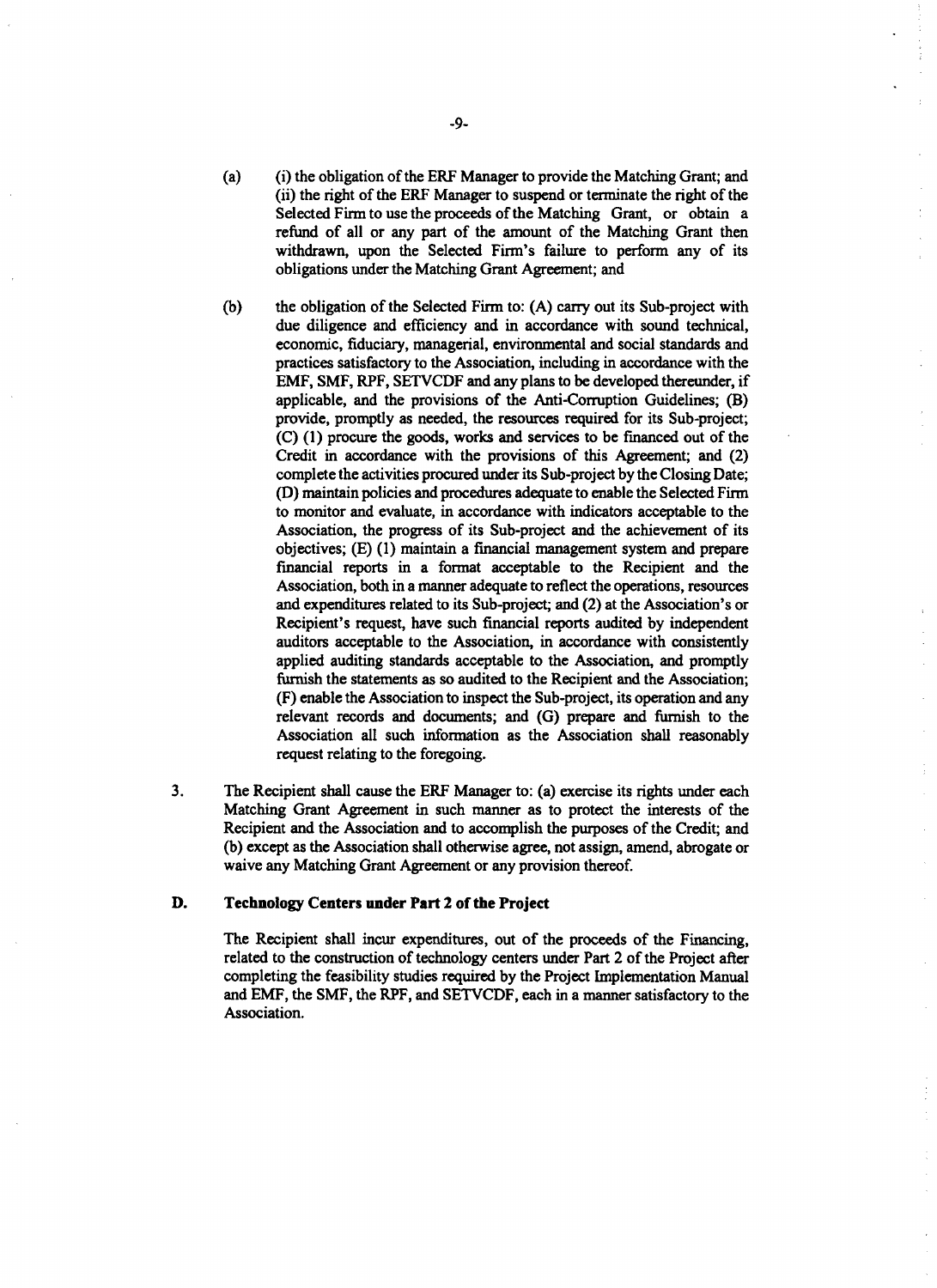# **E. Public Investment Facility for Infrastructure Constrains ("PIFIC") under Part 3 of the Project**

- 1. **By no later than nine (9)** months after the Effective Date, the Recipient shall hire, and thereafter maintain throughout the period of implementation of the Project, a consulting firm under terms of reference, experience and qualifications acceptable to the Association, responsible for supporting the PlU in carrying out the procurement evaluations and bidding documents relating to activities under Part **3** of the Project.
- 2. Prior to the carrying out of any infrastructure investment under Part **3** of the Project, the Recipient shall, if applicable:
	- (a) enter into a collaborative agreement with the Beneficiary Group in accordance with the terms and conditions acceptable to the Association ("Assistance Agreement"), including, *inter alia,* the endorsement of the Beneficiary Group and the roles and responsibilities of the Beneficiary Group towards the infrastructure investment financed through the PIFIC;
	- **(b)** exercise its rights under the Assistance Agreement in such manner as to protect its interests and the interests of the Association, comply with its obligations under its respective memoranda and achieve the purposes of the Project; and
	- **(d)** except as the Association shall otherwise agree, not materially assign, amend, abrogate or waive any memoranda, or any provisions thereof.

# F. Anti-Corruption

The Recipient shall ensure that the Project is carried out in accordance with the provisions of the Anti-Corruption Guidelines.

# **G. Safeguards**

- 1 **.** The Recipient shall ensure that the Project is carried out in accordance with the provisions of the EMF, the **SMF,** the RPF, the **SETDCDF** and the relevant Safeguard Assessments and Plans.
- 2. The Recipient shall ensure or cause to be ensured, that any consultants' services including studies to be supported under the Project, are carried out under terms of reference satisfactory to the Association following its review thereof and, to that end, such terms of reference shall duly incorporate the requirements of the Association's Safeguards Policies and be disclosed and consulted upon in accordance with the Association's Safeguard Policies.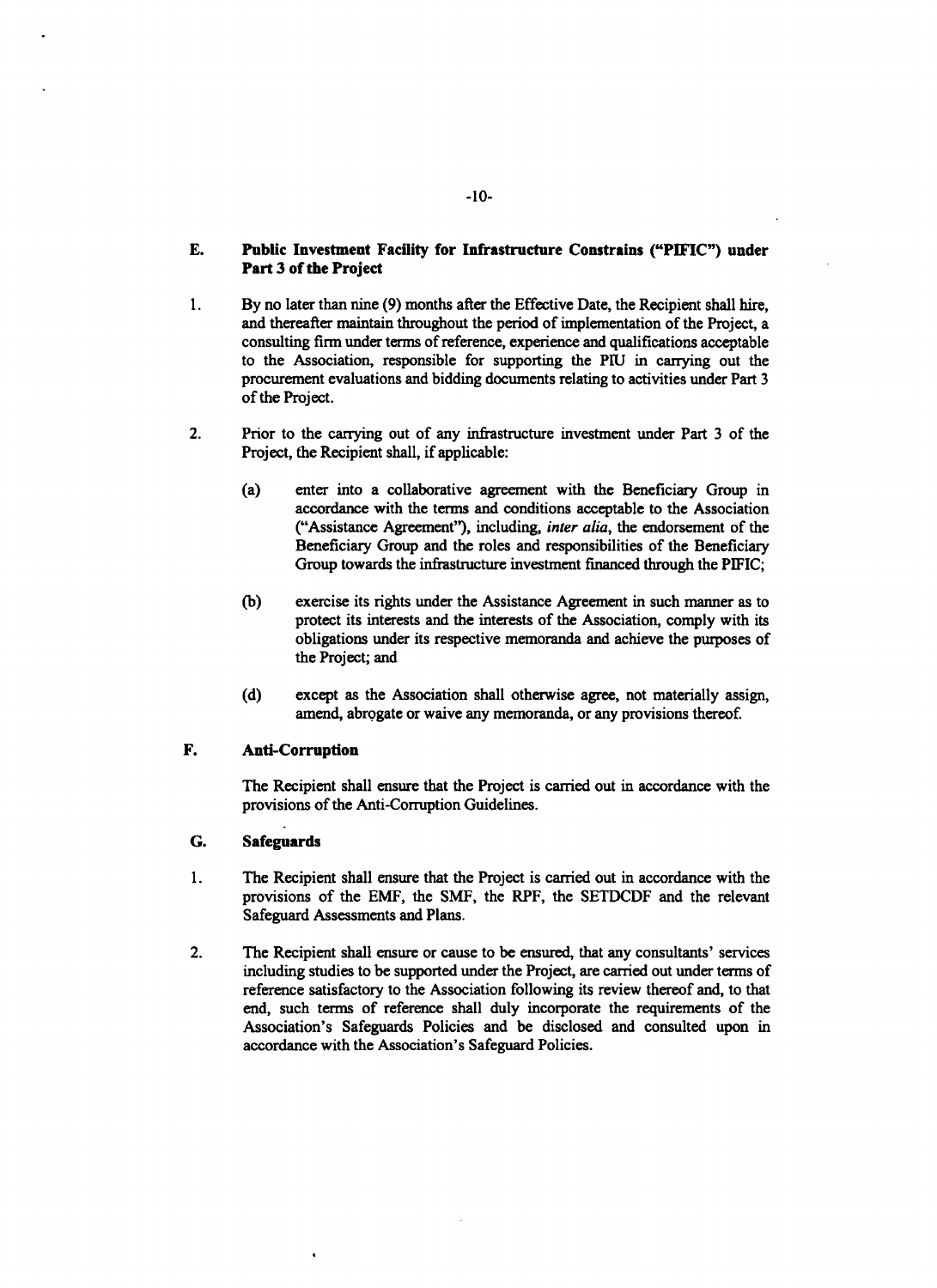- **3** Whenever an additional or revised Safeguard Assessment and Plan shall **be** required for any proposed Project activity, in accordance with the provisions of the EMF, the **SMF,** the RPF and the **SETDCDF,** as the case may be, the Recipient shall:
	- (a) prior to the commencement of such activity, proceed to have such Safeguard Assessment and Plan: (i) prepared and publicly consulted on in accordance with the provisions of the EMF, the SMP, the RPF and the **SETDCDF,** as the case may be; (ii) furnished to the Association for review and approval; and (iii) thereafter adopted and disclosed as approved **by** the Association, in a manner acceptable to the Association;
	- **(b)** thereafter take such measures as shall be necessary or appropriate to ensure compliance with the requirements of such Safeguard Assessment and Plan; and
	- (c) in the case of any resettlement activity under the Project involving Affected Persons, ensure that no displacement shall occur before necessary resettlement measures consistent with the RAP applicable to such activity have been executed, including, in the case of displacement, full payment to Affected Persons of compensation and of other assistance required for relocation, prior to displacement.
- 4. The Recipient shall not amend, abrogate or waive, or permit to be amended, abrogated or waived, the EMF, the SMF, the RPF, the SETDCDF or any Safeguard Assessments and Plans, unless the Association has provided its prio disclosure requirements as applicable to the original adoption of the said instruments.
- **5.** Without limitation on its other reporting obligations under this Agreement, the Recipient shall collect, compile and submit to the Association on a bi-annual basis (or such other frequency as may be agreed with the Association) consolidated reports on the status of compliance with the EMF, the **SMF,** the RPF, the **SETDCDF** and the Safeguard Assessments and Plans, giving details of: (a) measures taken in furtherance of the said instruments; **(b)** conditions, if any, which interfere or threaten to interfere with the smooth implementation of the said measures; and (c) remedial measures taken or required to be taken to address such conditions.
- **6.** In the event of any conflict between the provisions of any of the EMF, the RPF, the **SETDCDF** or the Safeguard Assessments and Plans, and the provisions of this Agreement, the provisions of this Agreement shall prevail.
- **7.** The Recipient shall establish, prior to the carrying out of any activities under the Project, and thereafter maintain until completion of the Project, an independent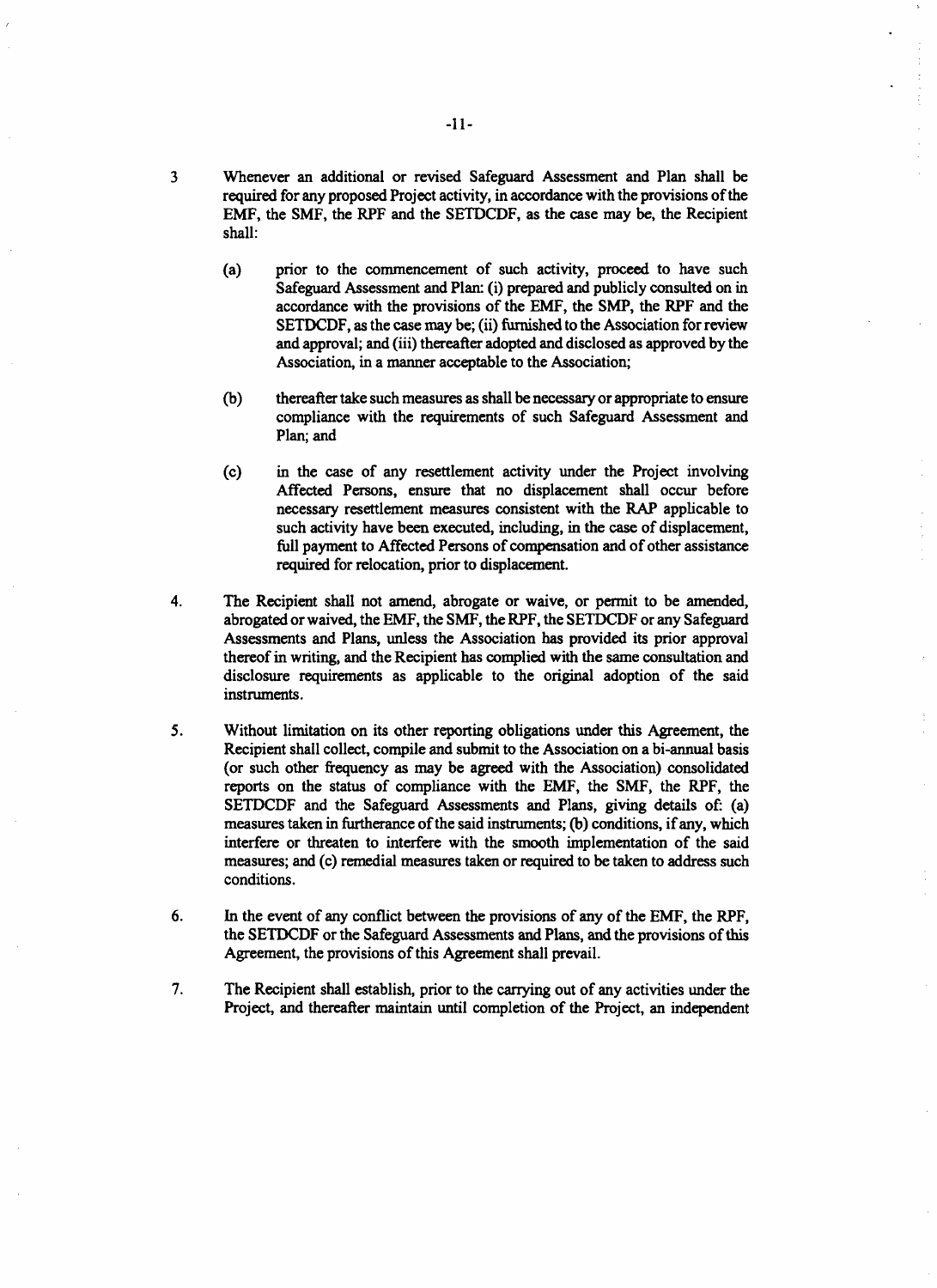Grievance Redress Mechanism, acceptable to the Association, as per the requirements of the RPF.

## **H.** Expenditures to be Exclusively Financed with Counterpart Funds

- 1 **.** The Recipient shall, at all times, remain the entity duly authorized and responsible for land acquisition and resettlement, compensation and rehabilitation or other assistance during Project implementation.
- 2. The Recipient shall: (a) ensure that the following expenditures are financed exclusively out of its own resources or other resources of the Recipient and not out of the proceeds of the Credit; and **(b)** provide, promptly as needed, the resources needed for this purpose: (i) all land required for the purposes of the Project; (ii) all resettlement and rehabilitation compensation and other assistance to Affected Persons in accordance with the RAPs; (iii) recurrent expenditures such as workshop allowances, sitting allowances, cash per diems, honoraria and fuel; and (iv) vehicles.

# Section **H.** Project Monitoring, Reporting and Evaluation

# **A.** Project Reports

The Recipient shall monitor and evaluate the progress of the Project and prepare Project Reports in accordance with the provisions of Section 4.08 of the General Conditions and on the basis of the indicators acceptable to the Association. Each Project Report shall cover the period of one **(1)** calendar semester, and shall be furnished to the Association not later than forty-five *(45)* days after the end of the period covered **by** such report.

# B. Financial Management, Financial **Reports and Audits**

- 1 **.** The Recipient shall maintain or cause to be maintained a financial management system in accordance with the provisions of Section 4.09 of the General Conditions.
- 2. Without limitation on the provisions of Part **A** of this Section, the Recipient shall prepare and furnish to the Association as part of the Project Report, not later than forty-five *(45)* days after the end of each calendar quarter, interim unaudited financial reports for the Project covering the quarter, in form and substance satisfactory to the Association.
- **3.** The Recipient shall have Financial Statements audited in accordance with the provisions of Section 4.09 **(b)** of the General Conditions. Each audit of the Financial Statements shall cover the period of one **(1)** fiscal year of the Recipient. The audited Financial Statements for each such period shall be furnished to the Association not later than six **(6)** months after the end of such period.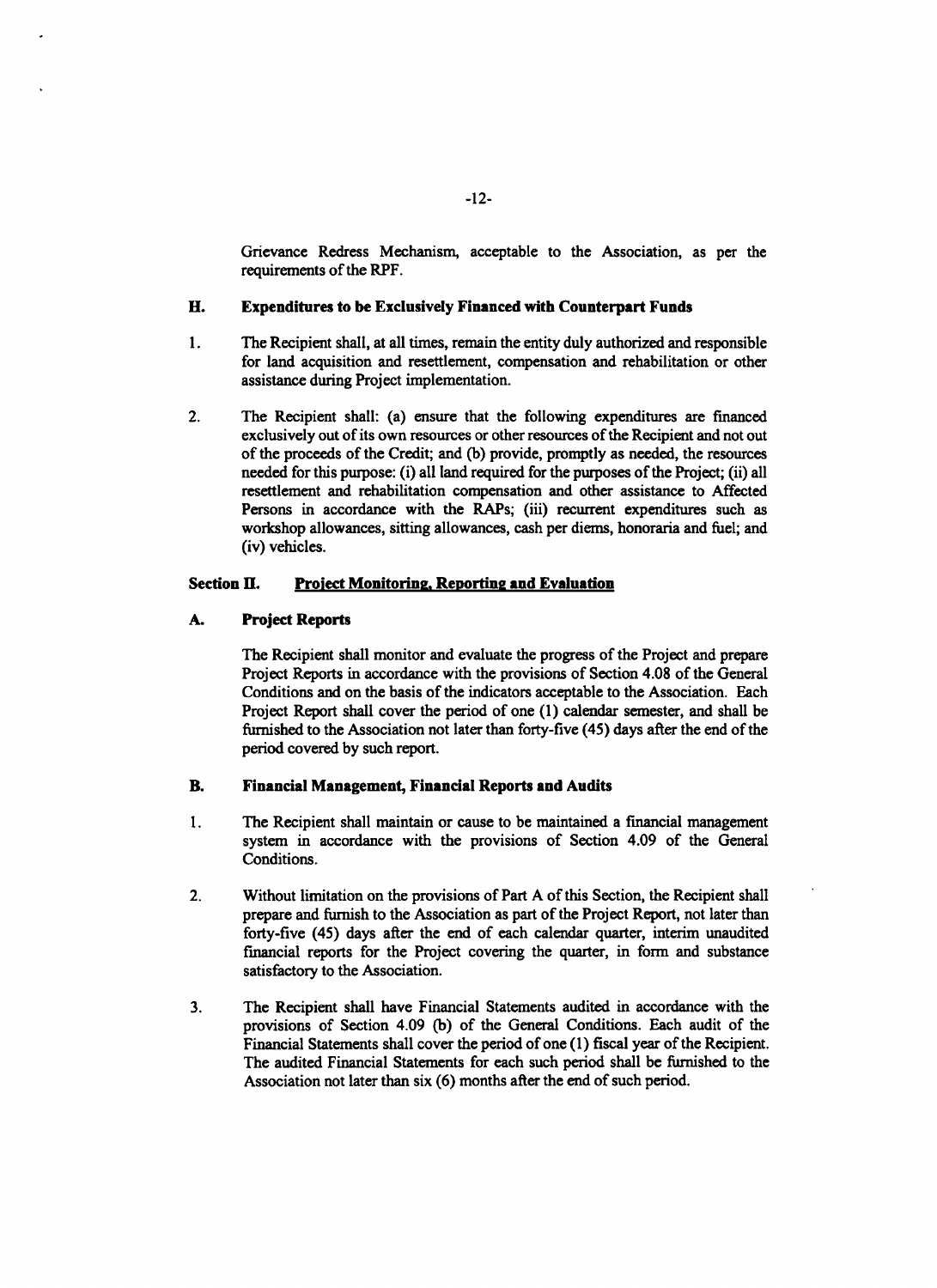# Section **III. Procurement**

**All** goods, works, non-consulting services and consulting services required for the Project and to be financed out of the proceeds of the Financing shall be procured in accordance with the requirements set forth or referred to in the Procurement Regulations and the provisions of the Procurement Plan.

# Section **IV. Withdrawal of the Proceeds of the Financing**

#### **A.** General

- 1. The Recipient may withdraw the proceeds of the Financing in accordance with the provisions of Article II of the General Conditions, this Section, and such additional instructions as the Association shall specify **by** notice to the Recipient (including the "Disbursement Guidelines for Investment Project Financing" dated February **2017,** as revised from time to time **by** the Association and as made applicable to this Agreement pursuant to such instructions), to finance Eligible Expenditures as set forth in the table in paragraph 2 below.
- 2. The following table specifies the categories of Eligible Expenditures that may be financed out of the proceeds of the Financing ("Category"), the allocations of the amounts of the Financing to each Category, and the percentage of expenditures to be financed for Eligible Expenditures in each Category:

| Category                                                                                                                                                                                                      | <b>Amount of the Financing</b><br><b>Allocated</b><br>(expressed in SDR) | Percentage of<br><b>Expenditures to be</b><br><b>Financed</b><br>(inclusive of Taxes) |
|---------------------------------------------------------------------------------------------------------------------------------------------------------------------------------------------------------------|--------------------------------------------------------------------------|---------------------------------------------------------------------------------------|
| (1) Goods (excluding<br>vehicles), works, non-<br>consulting services,<br>consulting services,<br><b>Incremental Operating</b><br><b>Costs and Training Costs</b><br>under Parts 1, 2 and 4 of<br>the Project | 33,700,000                                                               | 100%                                                                                  |
| (2) Matching Grants<br>through ERF under Part<br>1(b) of the Project                                                                                                                                          | 7,650,000                                                                | 100% of the disbursed<br>amount                                                       |
| (3) Goods (excluding<br>vehicles), works, non-<br>consulting services,                                                                                                                                        | 32,450,000                                                               | 100%                                                                                  |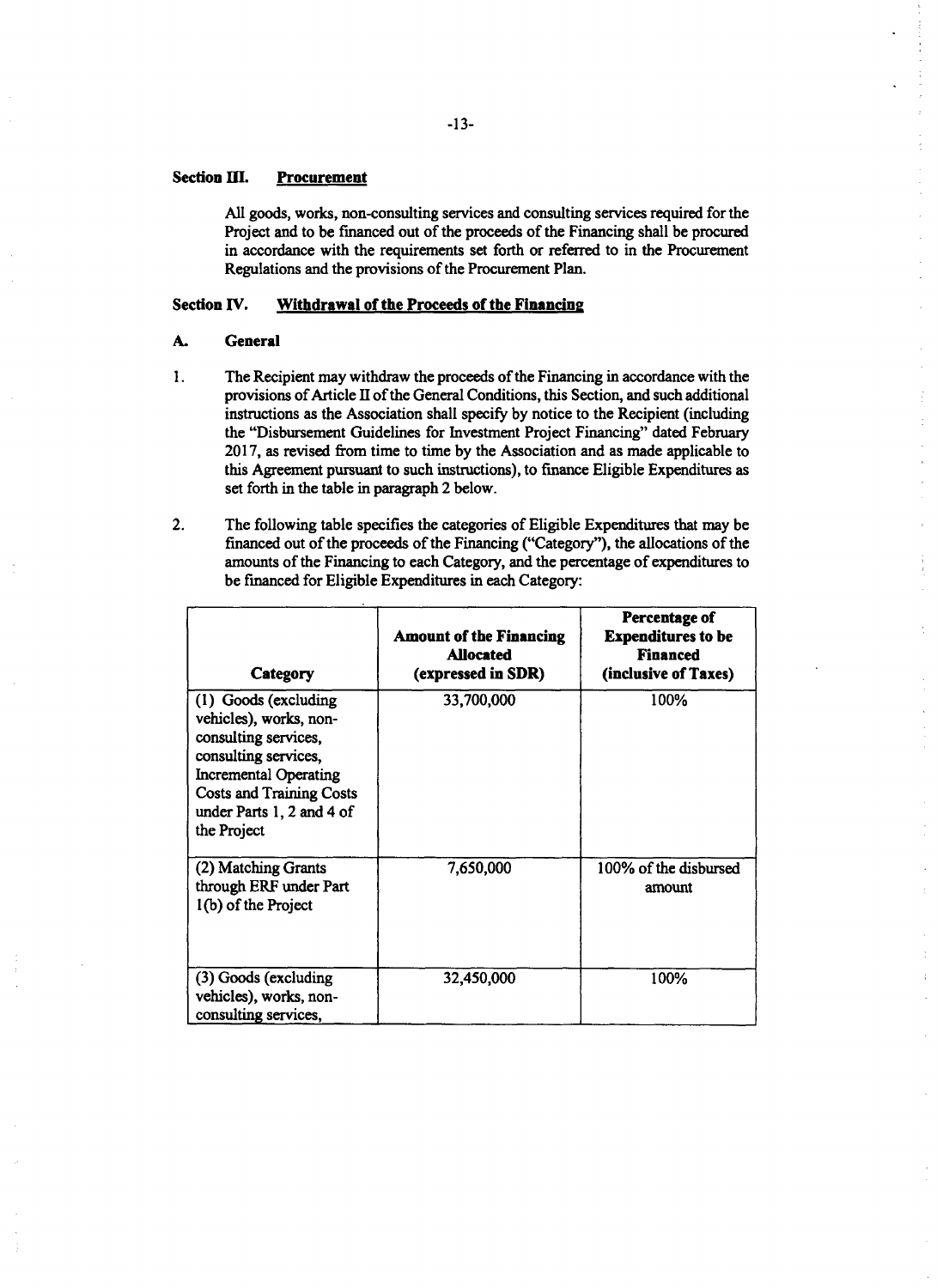| consulting services and<br><b>Incremental Operating</b><br>Costs through PIFIC under<br>Part 3 of the Project |            |  |
|---------------------------------------------------------------------------------------------------------------|------------|--|
| <b>TOTAL AMOUNT</b>                                                                                           | 73,800,000 |  |

# **B. Withdrawal Conditions; Withdrawal Period**

- 1. Notwithstanding the provisions of **Part A** of this Section, no withdrawal shall be made for payment made:
	- (a) prior to the date of this Agreement except that withdrawals up to an aggregate amount not to exceed SDR 14,740,000 may be made for payments made prior to this date but on or after May **1, 2017,** for Eligible Expenditures under Category **(1);** and
	- **(b)** under Category (2) until: (i) the Association is satisfied that the ERF Manager has the capacity to administer the Matching Grants; (ii) the Management Agreement has been executed in a manner satisfactory to the Association; and (ii) the Matching Grant Manual has been duly adopted **by** the Recipient under terms and conditions satisfactory to the Association.
- 2. The Closing Date is June **30, 2023.**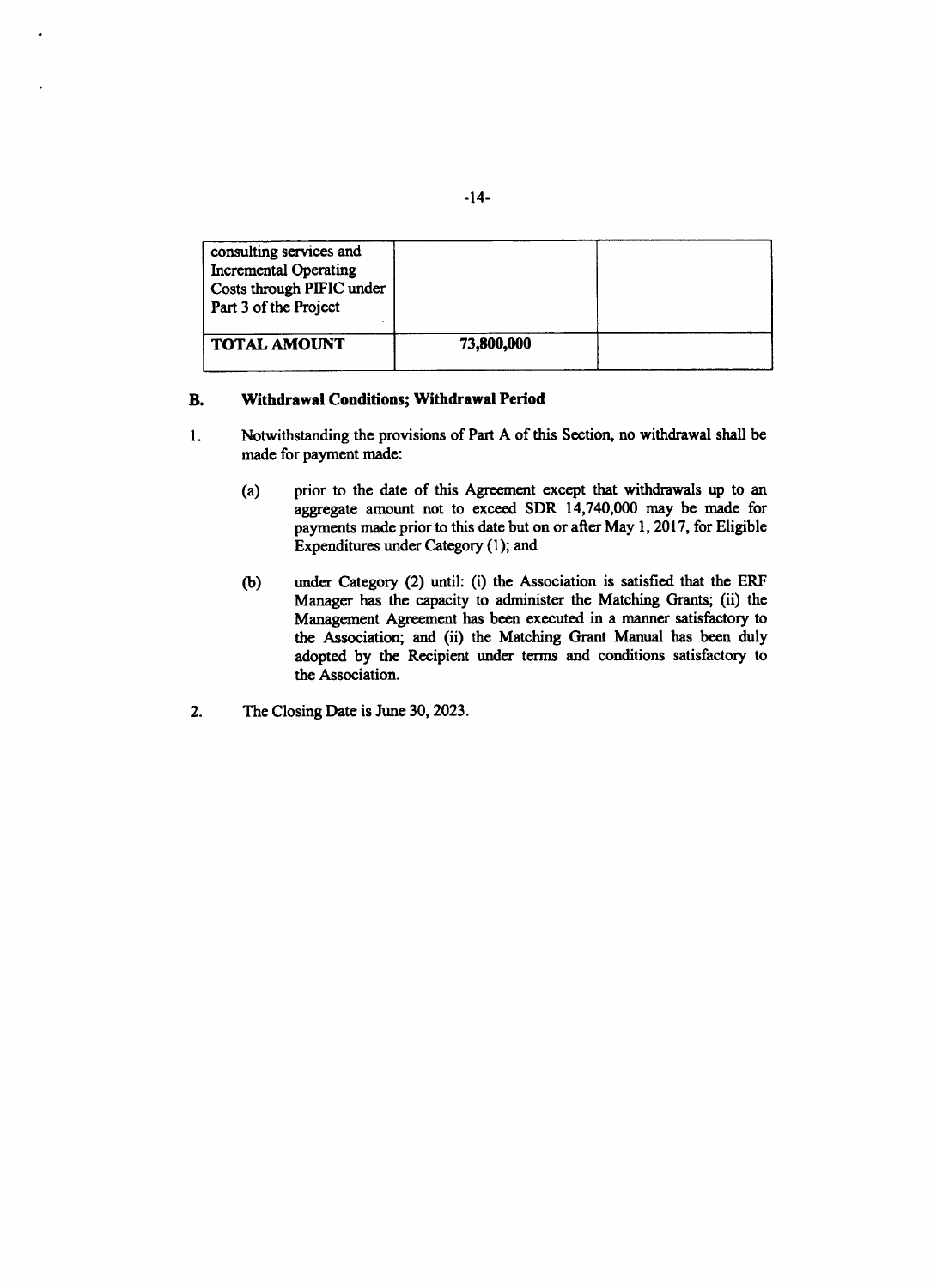# **SCHEDULE 3**

# **Amortization Schedule**

| Date Payment Due                                                                                | <b>Principal Amount of the</b><br>Credit repayable<br>(expressed as a percentage)* |
|-------------------------------------------------------------------------------------------------|------------------------------------------------------------------------------------|
| On each March 1 and September 1, commencing<br>September 1, 2023 to and including March 1, 2055 | 1.5625%                                                                            |

\* The percentages represent the percentage of the principal amount of the Credit to be repaid, except as the Association may otherwise specify pursuant to Section **3.03 (b)** of the General Conditions.

 $\frac{1}{2}$ 

 $\mathbb{R}^2$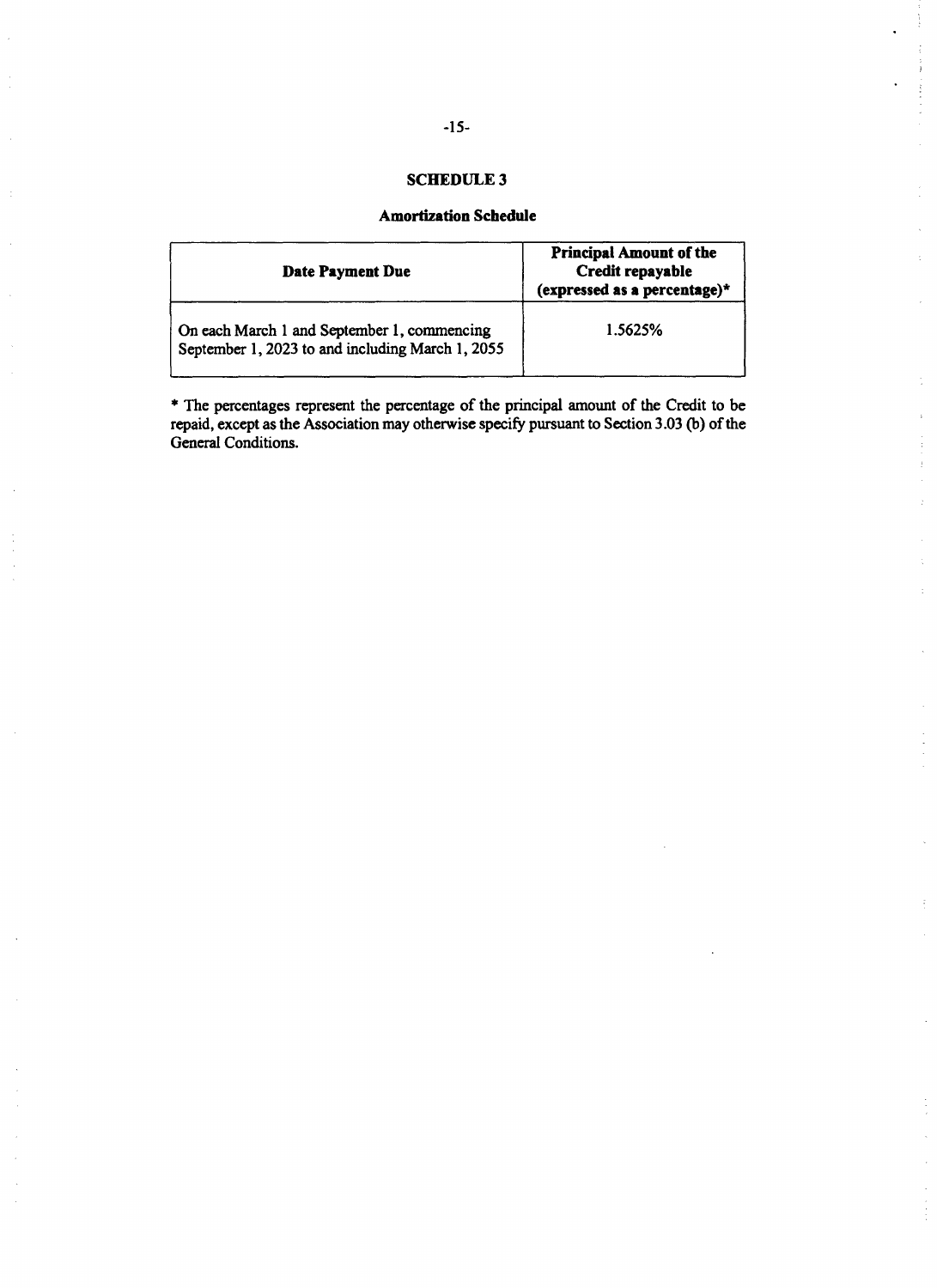#### **APPENDIX**

## **Section I. Definitions**

- 1. "Affected Persons" means persons who, on account of the execution of the Project, have experienced or would experience direct economic and social impacts caused **by:** (a) the involuntary taking of land, resulting in: (i) relocation or loss of shelter; (ii) loss of assets or access to assets; or (iii) loss of income sources or means of livelihood, whether or not such persons must move to another location; or **(b)** the involuntary restriction of access to legally designated parks and protected areas, resulting in adverse impacts on the livelihood of such persons.
- 2. "Anti-Corruption Guidelines" means the "Guidelines on Preventing and Combating Fraud and Corruption in Projects Financed **by** IBRD Loans and IDA Credits and Grants", dated October **15, 2006** and revised in January 2011 and as of July **1, 2016.**
- **3.** "Assistance Agreement" means the agreement referred to in Section **I.E.1** of Schedule 2 to this Agreement.
- 4. "Association's Safeguards Policies" means the Association's operational policies and procedures set forth in the Association's Operational Manual under OP/BPs 4.01, 4.02, 4.03, 4.04, 4.07, 4.09, 4.10, 4.11, 4.12, 4.20, 4.36, 4.37, and **7.50,** or any successor thereof, as said manual is published under www.WorldBank.org/opmanual.
- **5.** "Beneficiary Group" means the group for the infrastructure investment was built for under Part **3** of the Project, and selected in accordance with the criteria set out in the **PIFIC** Operating Guidelines.
- **6.** "Category" means a category set forth in the table in Section IV of Schedule 2 to this Agreement.
- **7.** "Environmental Management Framework" and the acronym "EMF" mean the framework of the Project acceptable to the Association, dated March **1, 2017,** and duly disclosed on MOC's website, setting out the policy framework, principles, standards, processes and institutional arrangements to be applied to assess potential adverse environmental impacts associated with activities under the Project, and the ways to avoid, minimize, mitigate or offset them, including public consultation, disclosure and reporting; as such framework may be revised, supplemented or updated from time to time with the prior written agreement between the Recipient and the Association.
- **8.** "Environmental Management Plan" and the acronym "EMP" mean each plan acceptable to the Association and to be prepared in accordance with the EMF; each such plan in form and substance satisfactory to the Association, and defining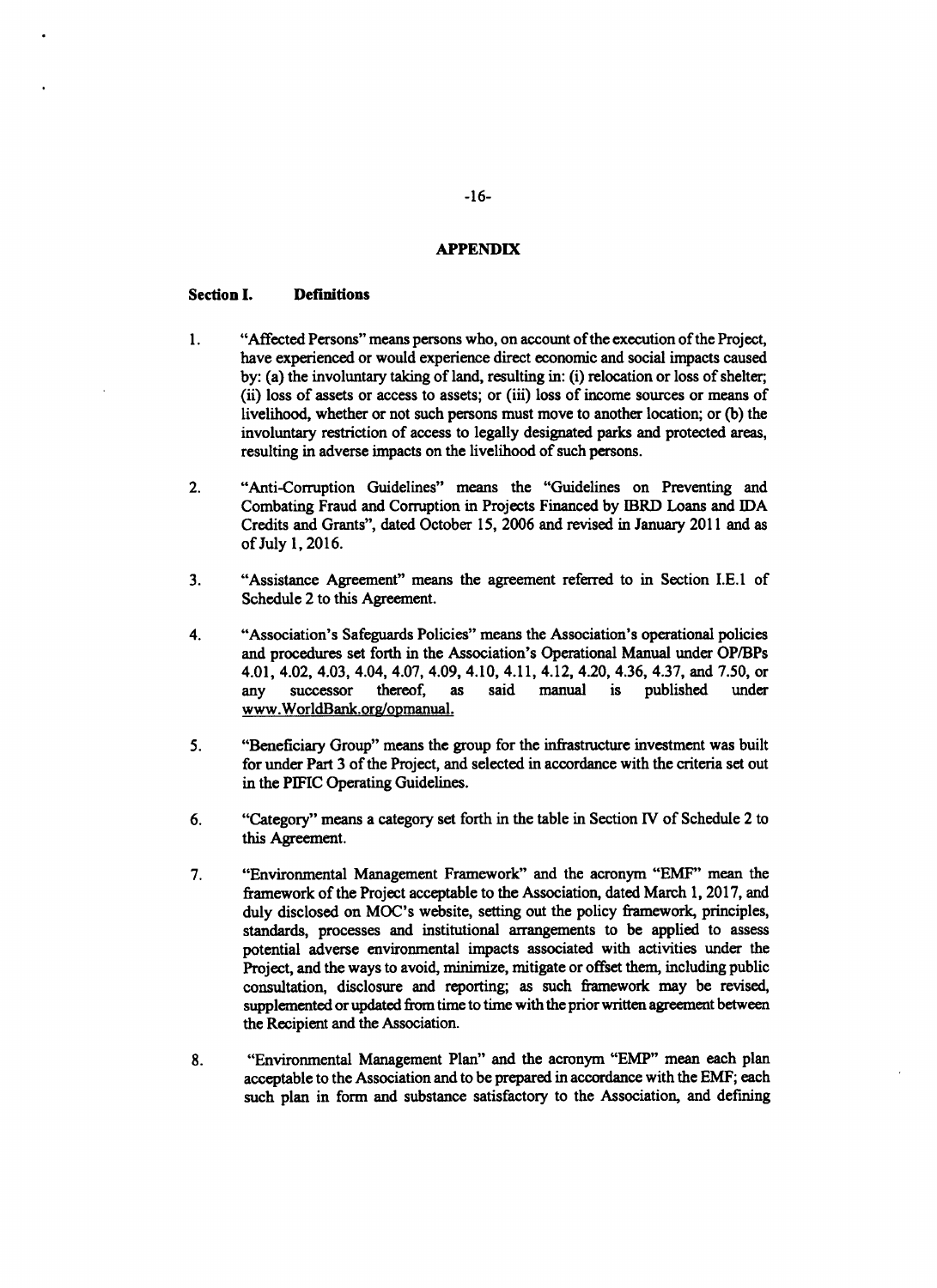details of measures to manage potential environmental risks and mitigate, reduce and/or offset adverse environmental impacts associated with the implementation of activities under the Project, together with adequate budget, institutional, monitoring and reporting arrangements capable of ensuring proper implementation of, and regular feedback on compliance with, its terms; as each environmental management plan may be revised, supplemented or updated from time to time with the prior written agreement between the Recipient and the Association.

 $\overline{z}$ 

 $\frac{1}{2}$  and  $\frac{1}{2}$ 

- **9.** "ERF" means the Export Readiness Fund, a fund to be established **by MOC** for purposes of providing the Matching Grants under Part **1(b)** of the Project.
- **10.** "ERF Manager" means the manager referred to in Section I.C. 1(a) of Schedule 2 to this Agreement selected **by** the Recipient to be responsible for operating the ERF.
- **11. "ESQ"** means environmental, social and quality.
- 12. "General Conditions" means the "International Development Association General Conditions for Credits and Grants", dated July **31, 2010.**
- **13.** "Grant Advisory Committee" means the committee referred to in Section I.A.3(a) of Schedule 2 to this Agreement.
- 14. "Grievance Redress Mechanism" means the system to be established and implemented **by** the Recipient under the Project, which shall meet the requirements set forth in the RPF and be acceptable to the Association, be designed to track complaints regarding the Project, guide resolution of such complaints, and track and publicize resolution of such complaints, as such system may be updated from time to time **by** prior written agreement between the Recipient and the Association.
- 15. "Incremental Operating Costs" means the reasonable costs required for the day-to-<br>day coordination, administration and supervision of Project activities, including<br>leasing and/or routine repair and maintenance of vehic translation, printing, photocopying and postal expenses, bank charges, advertising expenses, insurance, costs of clearing, forwarding, inspection, survey and transportation of goods, Project-related meeting expenses, Project-related travel. provided that such Operating Costs are paid to the eligible recipient through banking system (except for petty cash expenses following Recipient's existing policy); but excluding salaries, per diem, fuel, allowances, sitti honorarium of any other nature.
- **16.** "Management Agreement" means the agreement referred to in Section **I.C.** 1(a) of Schedule 2 to this Agreement.
- **17.** "Matching Grant" means the grant to be provided out of the proceeds of the Credit to a Selected Firm to finance a Sub-project.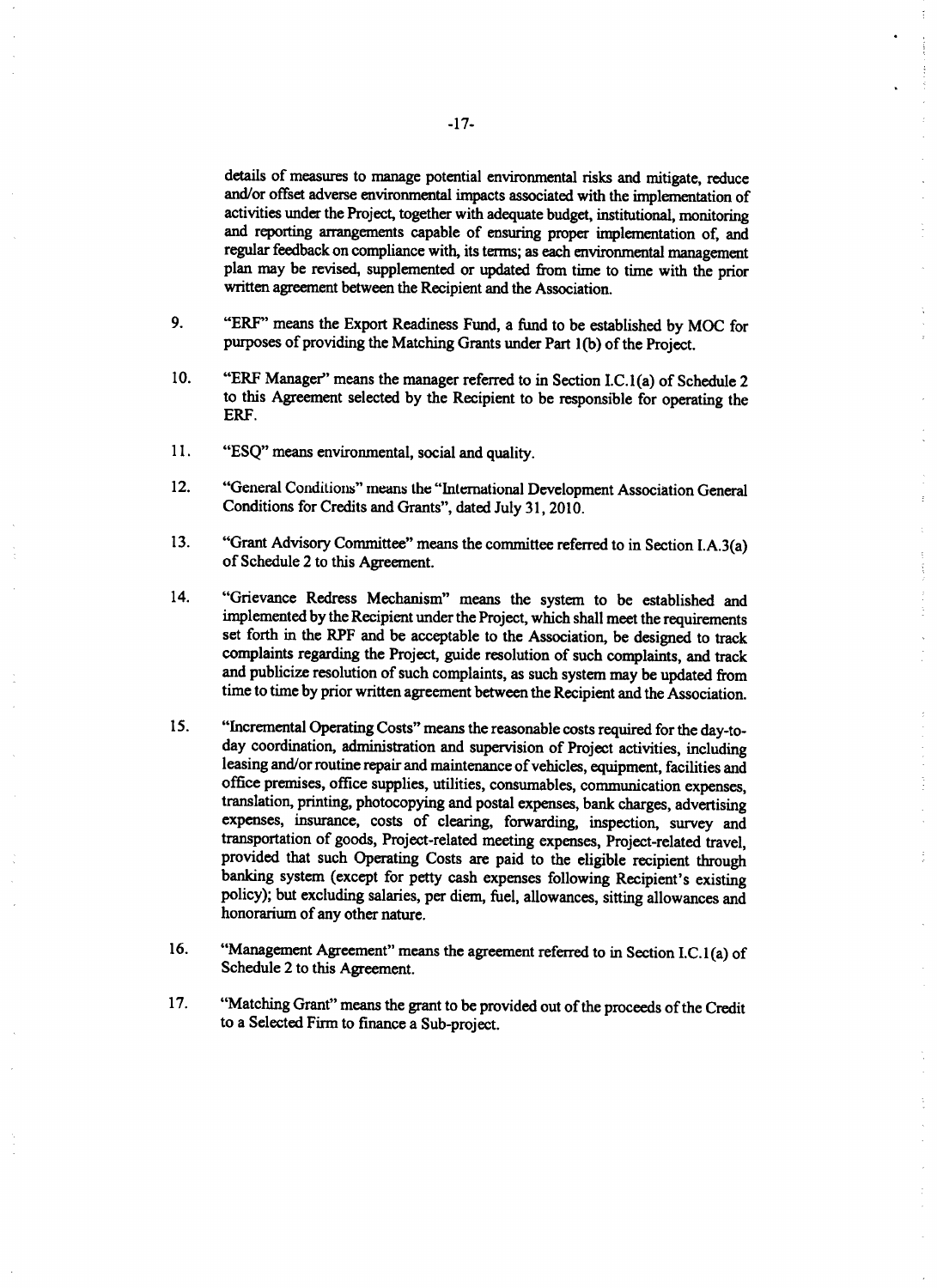- **18.** "Matching Grant Agreement" means the agreement between the ERF Manager and the Selected Firm for the purpose of carrying out Sub-projects under Part **1(b)** of the Project.
- **19.** "Matching Grant Manual" means the manual to be prepared and adopted **by MOC,** acceptable to the Association, setting out of the terms and conditions for operating the ERF, including the provision of the Matching Grants; as the same may be revised from time to time with the prior written approval of the Association.
- 20. "Ministry of Commerce" or the acronym **"MOC"** mean the Recipient's Ministry of Commerce, or any successor thereto.
- 21. **"PIFIC"** means the Public Investment Facility For Infrastructure Constrains, a facility to be established **by MOC** for purposes of financing the infrastructure investments and technical assistance under Part **3** of the Project.
- 22. "PIFIC Operating Guidelines" means the guidelines to be prepared and adopted **by MOC,** acceptable to the Association, setting out of the principles for selecting and appraising the infrastructure investments under Part **3** of the Project; as the same may be revised from time to time with the prior written approval of the Association.
- **23.** "Procurement Plan" means the Recipient's procurement plan for the Project, dated April **13, 2017** and provided for under Section IV of the Procurement Regulations, as the same may be updated from time to time in agreement with the Association.
- 24. "Procurement Regulations" means the "World Bank Procurement Regulations for Borrowers under Investment Project Financing", dated July **1, 2016.**
- *25.* "Project Implementation Manual" means the manual to be prepared and adopted **by MOC,** acceptable to the Association, setting out implementation, organizational, administrative, monitoring and evaluation, financial management, disbursement, and procurement arrangements for purposes of implementation of the Project, as said manual may be revised from time to time with the prior written approval of the Association.
- **26.** "Project Implementation Unit" and the acronym **"PIU"** mean the unit referred to in Section **I.A.2** of Schedule 2 to this Agreement.
- **27.** "Project Steering Committee" means the committee referred to in Section **I.A.** 1 of Schedule 2 to this Agreement.
- **28.** "Resettlement Action Plan" and the acronym "RAP" mean each plan acceptable to the Association and to be prepared under the Project in accordance with the RPF in form and substance satisfactory to the Association, and containing, a program of actions, measures and policies for compensation and resettlement of Affected Persons, including the magnitude of displacement, compensation and resettlement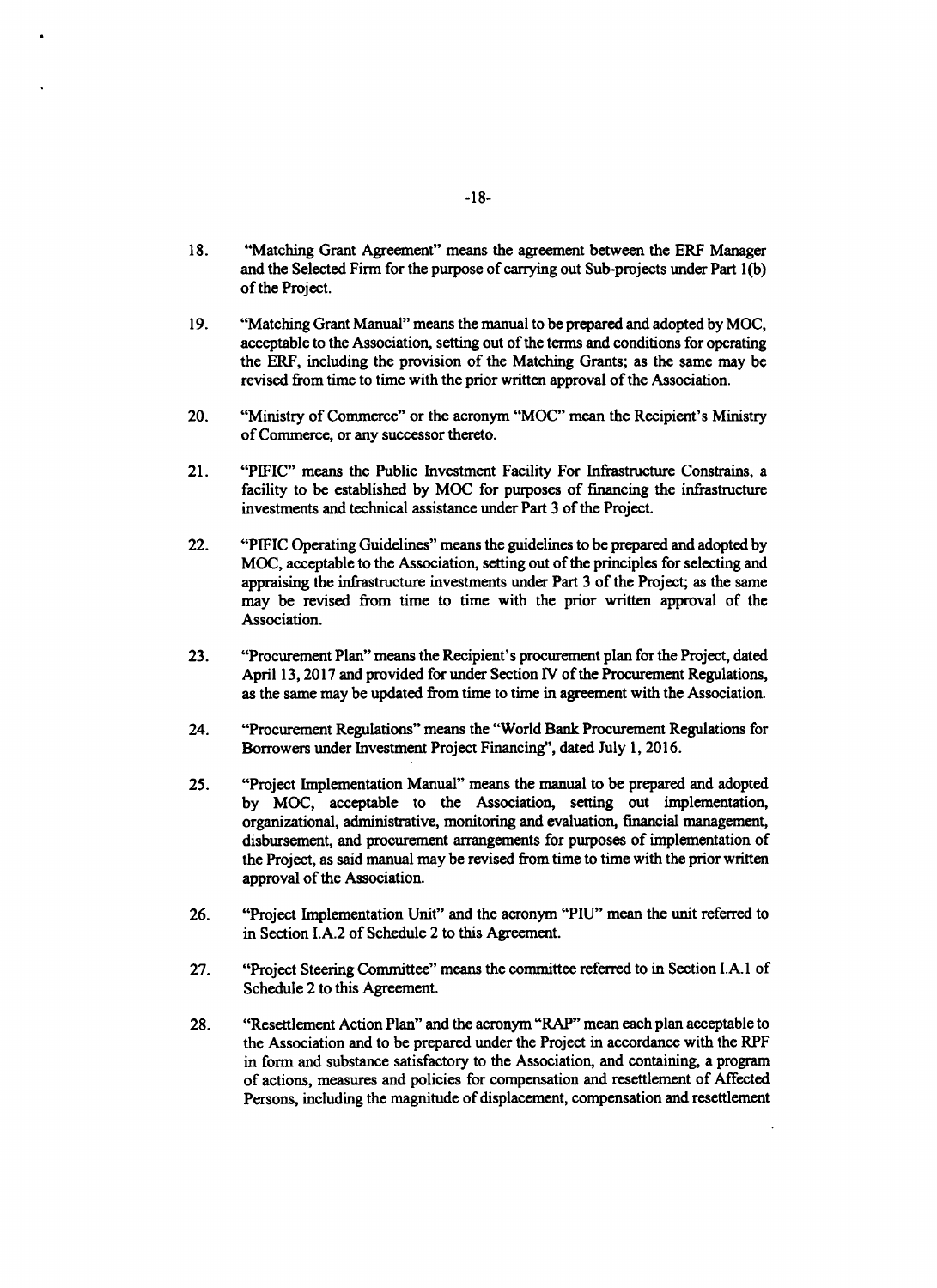arrangements, budget and cost estimates, and sources of funding, together with adequate institutional, monitoring and reporting arrangements capable of ensuring proper implementation of, and regular feedback on compliance with its terms; as each resettlement action plan may be revised, supplemented or updated from time to time with the prior agreement between the Recipient and the Association.

- **29.** "Resettlement Policy Framework" and the acronym "RPF" mean the framework acceptable to the Association, dated March **1, 2017,** and duly disclosed on MOC's website, setting out, *inter alia,* the principles and objectives governing resettlement preparation and implementation, and a description of the process for preparing and approving resettlement **plans** under the Project; as such framework may be revised, supplemented or updated from time to time with the prior agreement between the Recipient and the Association.
- **30.** "Safeguard Assessment and Plan" means any EMP, SMP, RAP and **SETDCDP** prepared or to be prepared **by** the Recipient in accordance with the EMF, the RPF and the **SETVCDF,** as the case may be, and the provisions of Section **I.G** of Schedule 2 to this Agreement; and "Safeguard Assessments and Plans" means, collectively, all such assessments and plans.
- **31.** "Selected Firm" means the recipient of a Matching Grant under Part **1(b)** of the Project selected in accordance with the criteria set out in the Matching Grant Manual.
- **32.** "Small Ethnic Tribal and Other Disadvantaged Communities Development Plan" and the acronym **"SEDCDP"** mean each plan acceptable to the Association and to be prepared on the basis of the **SEVCDF,** detailing the specific actions, measures and policies designed to address any impact on Small Ethnic Communities and facilitate the achievement of the objectives of the **SEVCDF;** as said plan and any annexes or schedules to such plan, may be revised from time to time with the prior written approval of the Association.
- **33.** "Small Ethnic Tribal and Other Disadvantaged Communities" means, for purposes of the Project and in a generic sense, distinct, vulnerable, social and cultural groups (including tribes, minor races, ethnic sects and communities) possessing the following characteristics in varying degrees: (a) self-identification as members of a distinct indigenous cultural group and recognition of this identity **by** others; **(b)** collective attachment to geographically distinct habitats or ancestral territories in the project area and to the natural resources in these habitats and territories; (c) customary cultural, economic, social, or political institutions that are separate from those of the dominant society; and **(d)** an indigenous language, often different from the official language of the country or region.
- 34. "Small Ethnic Tribal and Other Disadvantaged Communities Development Framework" and the acronym **"SETDVDF"** mean the framework acceptable to the Association dated March **1, 2017,** and specifically for the Small Ethnic Tribal and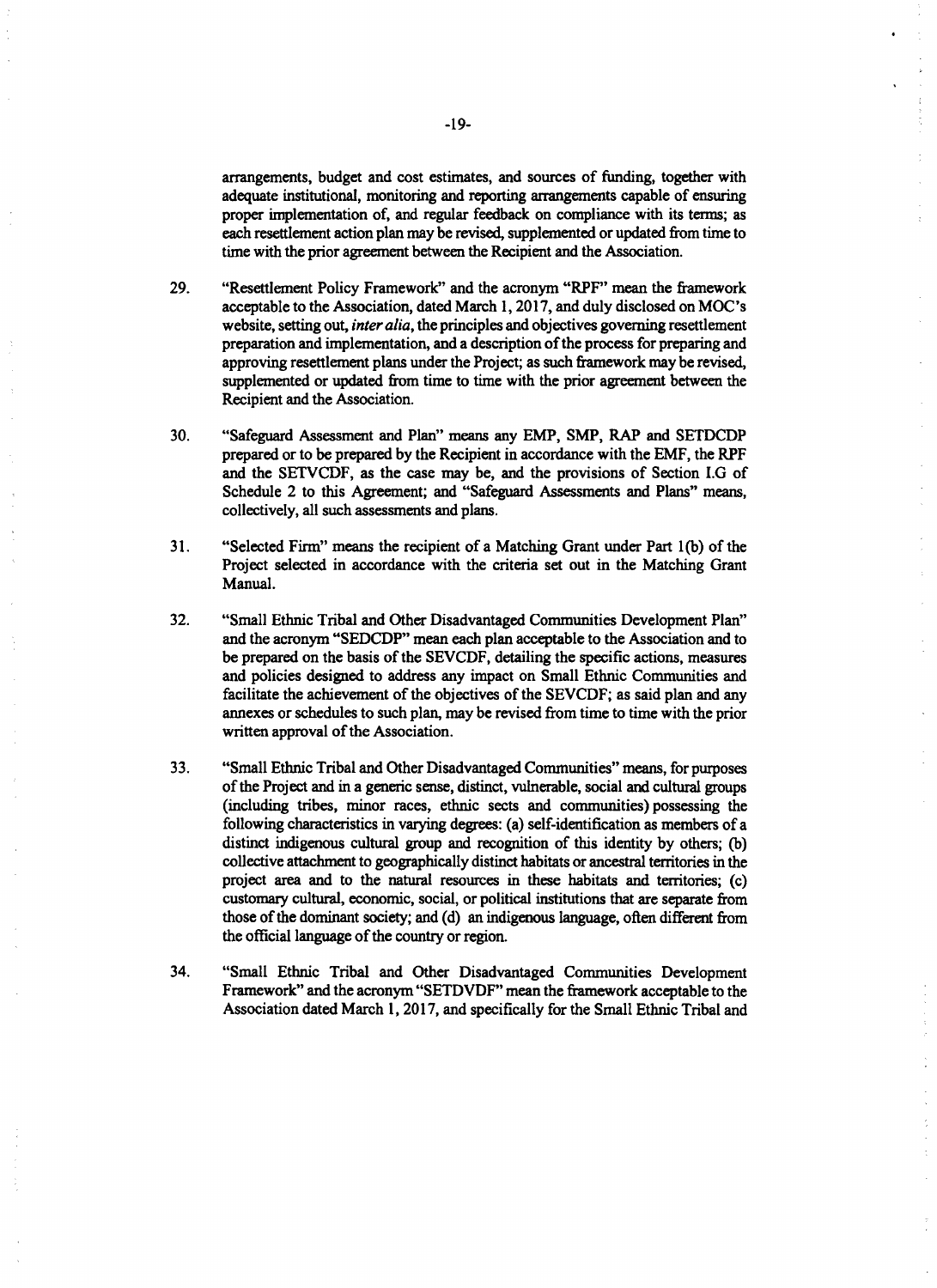Other Disadvantaged Communities, setting the policies and procedures to ensure that ethnic and vulnerable communities affected **by** the Project receive culturally appropriate social and economic benefits, and if any potential adverse effects on such communities are identified, measures to ensure their effects are avoided, minimized, mitigated, or compensated, as well as the preparation of SEDCDPs during the implementation of the Project, as said framework may be revised from time to time with the prior written consent of the Association, and such term includes any annexes or schedules to such framework.

- *35.* "Social Management Framework and the acronym **"SMF"** means the framework the Project acceptable to the Association, dated March **1, 2017,** and duly disclosed on MOC's website, setting out the policy framework, principles, standards, processes and institutional arrangements to be applied to assess potential adverse social impacts associated with activities under the Project, including gender, including and citizen's engagement social aspects of the Project, and the ways to avoid, minimize, mitigate or offset them, including public consultation, disclosure and reporting; as such framework may be revised, supplemented or updated from time to time with the prior written agreement between the Recipient and the Association.
- **36.** "Social Management Plan" and the acronym "SMP" mean each plan acceptable to the Association and to be prepared in accordance with the **SMF;** each such plan in form and substance satisfactory to the Association, and defining details of measures to manage potential social risks and mitigate, reduce and/or offset adverse social impacts associated with the implementation of activities under the Project, together with adequate budget, institutional, monitoring and reporting arrangements capable of ensuring proper implementation of, and regular feedback on compliance with, its terms; as each social management plan may be revised, supplemented or updated from time to time with the prior written agreement between the Recipient and the Association.
- **37.** "Sub-project" means a set of activities to be carried out under Part **1(b)** of the Project under the terms of a Matching Grant Agreement.
- **38.** "Technology Center Advisory Board" means the board referred to in Section **I.A.3(b)** of Schedule 2 to this Agreement.
- **39.** "Training" means the reasonable costs required for the participation of personnel involved in training activities, seminars and workshops under the Project which have been approved **by** the Association in writing on annual basis, including: (a) travel, hotel, and subsistence costs for training, seminars and workshop participants provided that such allowances are paid directly to the eligible recipient using the banking system; and **(b)** costs associated with rental of training, seminar and workshop facilities, preparation and reproduction of training, seminar and workshop materials, costs of academic degree studies, and other costs directly